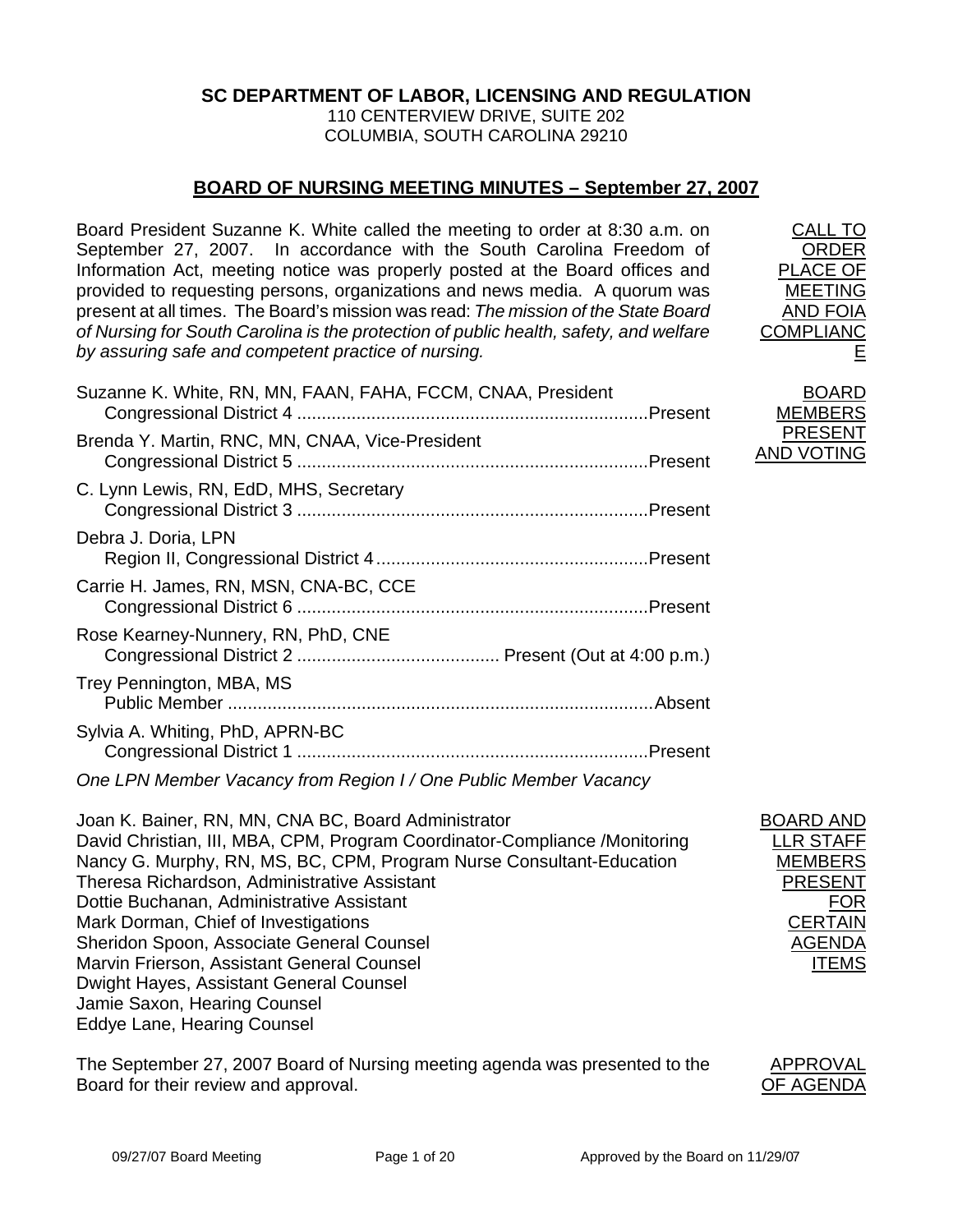A motion was made to approve the September 27, 2007 meeting agenda as presented. The motion received a second. The motion carried unanimously.

The following informational items were adopted on the consent agenda:

- CORE Interviews
- □ Commitment to CORE Results for SC
- $\Box$  HR 1585 US Bill Regarding Nurses in the Armed Forces
- □ July NCSBN Board of Directors Meeting Highlights
- □ NCSBN Delegate Assembly Report
- NCLEX RN and PN Summary Statistics for April 1 through June 30, 2007
- Education Knowledge Network Minutes 2007 NCSBN Annual Meeting
- □ Northeastern Technical College Initial Program Faculty Change Update
- Medical University of South Carolina Notification Regarding Clinical Ratio
- South Carolina State University BSN Nursing Program Update
- □ Legal Aspects Workshop Evaluation
- June 20, 2007 NCSBN Policy Call Oregon Scope of Practice Committee
- □ June 2007 Policy Perspectives
- Licensure Statistics (From Monthly Report)
- Announcement Licensure Applications Approved by Program Coordinator & Administrator (From Monthly Report)
- □ Investigation Statistics (From ReLAES)
- □ Update / Status on Monitoring from Monthly Report (From Monthly Report)

A motion was made to adopt the September 27, 2007 Consent Agenda as presented. The motion received a second. The motion carried unanimously.

The minutes of the July 26-27, 2007 Board meeting were presented to the Board for their review and approval.

A motion was made to approve the July 26-27, 2007 Board of Nursing Meeting minutes as presented. The motion received a second. The motion carried unanimously.

The Office of Investigations and Enforcement (OIE) provided the Board with the August 21, 2007 Investigative Review Committee (IRC) Meeting Report including recommendations for their review and approval.

A motion was made to approve the Complaint Dismissals in the August 21, 2007 Investigative Review Committee meeting report but changed Case #2007-160 and Case #2007-235 from dismissals to Letters of Concern. The motion received a second. The motion carried unanimously.

A motion was made to approve the Formal Complaints in the August 21, 2007 Investigative Review Committee meeting report. The motion received a second. The motion carried unanimously.

A motion was made to approve the Letters of Concern in the August 21, 2007 Investigative Review Committee meeting report. The motion received a second. The motion carried unanimously.

APPROVAL OF CONSENT AGENDA

MOTION

MOTION

APPROVAL OF MINUTES

MOTION

**INVESTIGATI** VE REVIEW **COMMITTEE** 

MOTION

MOTION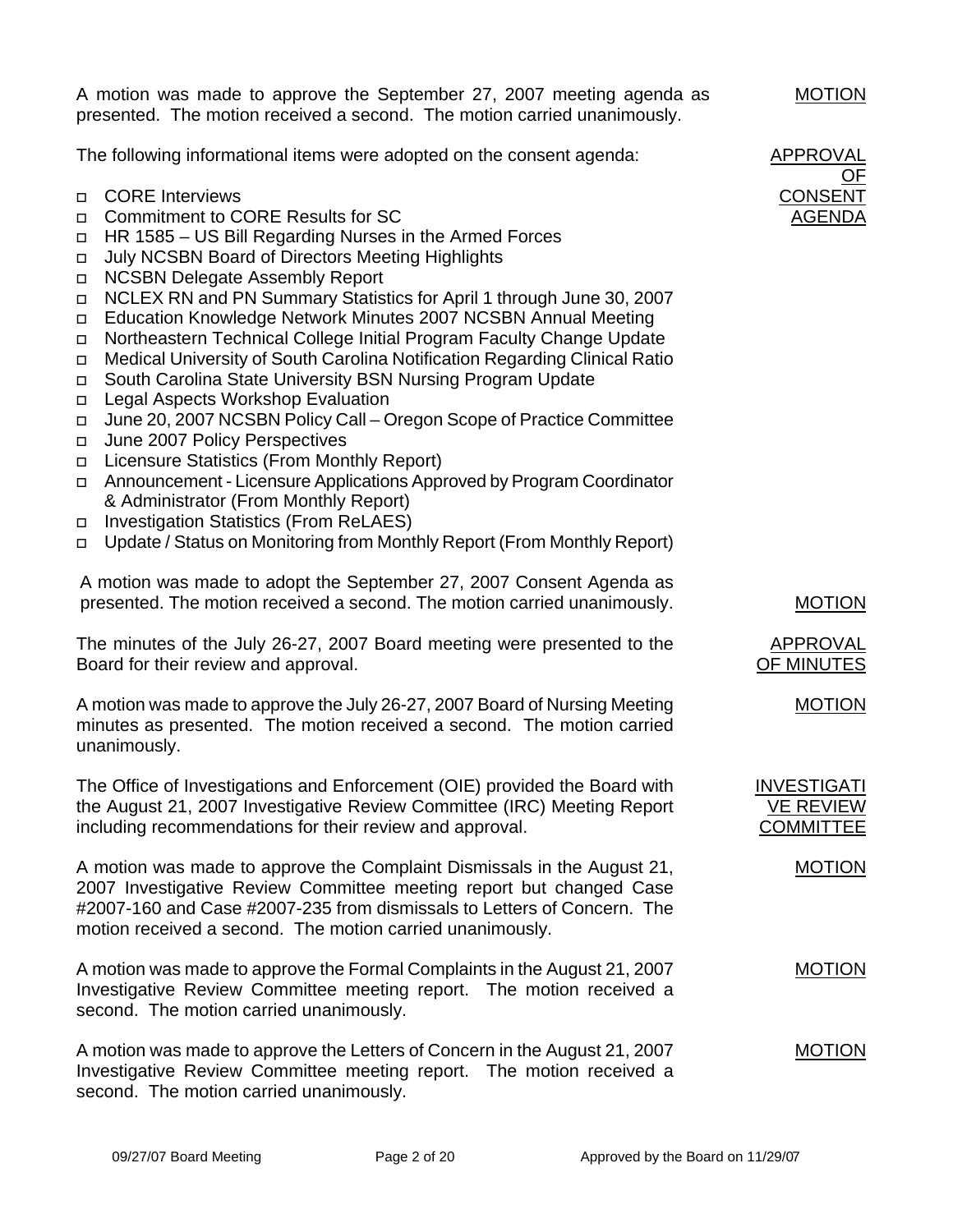The Compliance and Monitoring Section provided the Board with the minutes from the August 2, 2007 Disciplinary Review Committee (DRC) Meeting for their review and approval.

A motion was made to approve the minutes of the August 2, 2007 Disciplinary Review Committee as presented. The motion received a second. The motion carried unanimously.

Applicants for the National Council Licensure Examination (NCLEX) for registered nurse and practical nurse licensure appeared before the Board regarding affirmative answers to questions regarding professional licensure discipline and/or criminal records reported on their licensure by examination applications.

Valorie N. Jackson, an applicant for the National Council Licensure Examination (NCLEX) for registered nurse appeared before the Board without counsel to respond to questions regarding her licensure by examination application.

A motion was made to allow Valorie N. Jackson to take the National Council Licensure Examination (NCLEX) for registered nurse and upon successful completion of the examination be licensed as a registered nurse in South Carolina. The motion received a second. The motion carried unanimously.

Cathy L. Demery, an applicant for the National Council Licensure Examination (NCLEX) for practice nurse appeared before the Board with a family member but without counsel to respond to questions regarding her licensure by examination application. Dr. Lewis recused herself on this case due knowledge of the applicant.

A motion was made to allow Cathy L. Demery to take the National Council Licensure Examination (NCLEX) for practical nurse and upon successful completion of the examination be licensed as a licensed practical nurse in South Carolina. The motion received a second. The motion carried unanimously.

Aziz F. Petiwala, an applicant for the National Council Licensure Examination (NCLEX) for registered nurse appeared before the Board without counsel to respond to questions regarding his licensure by examination application.

A motion was made to allow Aziz F. Petiwala to take the National Council Licensure Examination (NCLEX) for registered nurse, upon successful completion of the examination be licensed as a registered nurse, and if / when the conviction reported occurs a letter of caution will be issued. The motion received a second. The motion carried unanimously.

Terry W. Pennington, LPN, an applicant for the National Council Licensure Examination (NCLEX) for registered nurse appeared without counsel before the Board to respond to questions regarding his licensure by examination application.

Y REVIEW **COMMITTEE** MOTION

**DISCIPLINAR** 

LICENSURE APPEARANC ES

**MOTION** 

MOTION

MOTION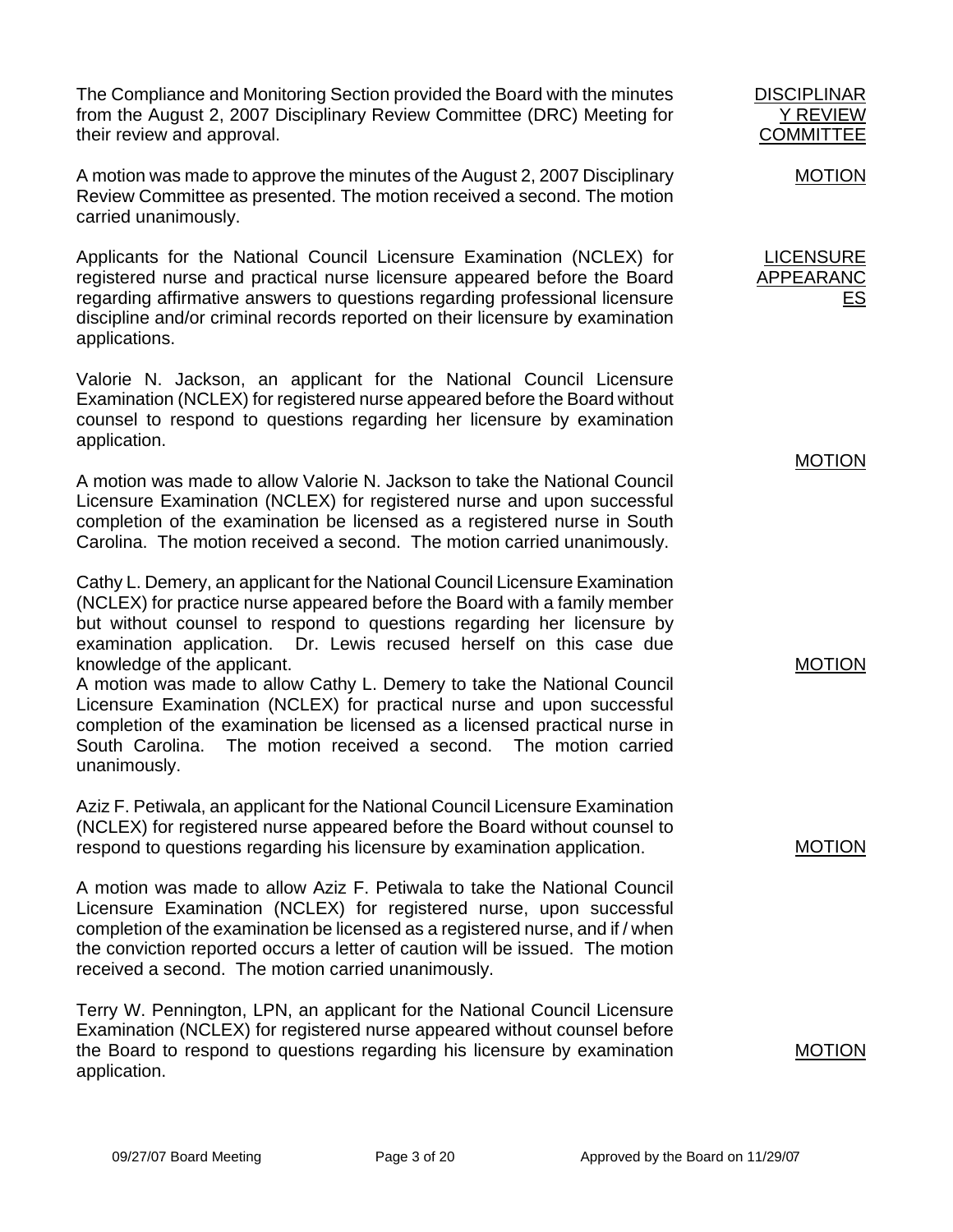A motion was made to allow Terry W. Pennington, LPN to take the National Council Licensure Examination for registered nurse and upon successful completion be licensed as a registered nurse in South Carolina. The motion received a second. The motion carried unanimously.

Carolyn S Fisher, RN, appeared before the Board without counsel to request reinstatement of her license from her March 2007 Board order. A representative from the Recovering Professional Program (RPP) was present to respond to questions from the Board.

A motion was made to reinstate the registered nurse license of Carolyn S. Fisher however, prior to reinstatement, Ms. Fisher must submit to a psychiatric evaluation and have a copy of the evaluation sent directly to the Board, the license will be under probation for a period of not less than one year, Respondent shall participate in the Recovering Professional Program (RPP), Respondent shall work in a Board approved setting but shall not be approved to work in home based care, telenursing, or agency settings, Respondent must be supervised by a registered nurse who is on site and on shift at all times, and Respondent shall have her employer(s) submit quarterly employer reports. The motion received a second. The motion carried unanimously.

P. Christopher Smith, Jr., Esquire of the Law Offices of Desa Ballard appeared to present the request of Kathy J. Crosland, RN for reconsideration of her Final Order. Mr. Smith explained that the order states that she was noncompliant with a board order. Ms. Crosland reported to Recovering Professional Program (RPP) within specified amount of time stated in the order but did not wish to sign a five-year agreement prior to an evaluation with a diagnosis of substance/ alcohol addiction or abuse. The subsequent evaluation showed no addiction/abuse. It was noted that the Nurse Practice Act authorizes the Board to require evaluations. Mr. Smith asked that the Board remove #5 under Findings of Fact which states, "*Based upon the evidence presented, the Panel found that the Respondent had violated the Board's Practice Act by failing to comply with the terms imposed by the Order Requiring Evaluation of January 10, 2007*." from the final order. A representative from the Recovering Professional Program (RPP) was present to respond to questions from the Board.

A motion was made to go into executive session for the purpose of receiving legal counsel. The motion received a second. The motion carried unanimously.

A motion was made to leave executive session. The motion received a second. The motion carried unanimously. No votes or no actions were taken during executive session.

A motion was made to approve the request of Respondent Kathy J. Crosland, RN to remove #5 under Findings of Fact of the Final Order which states, "*Based upon the evidence presented, the Panel found that the Respondent had violated the Board's Practice Act by failing to comply with the terms imposed by the Order Requiring Evaluation of January 10, 2007*."

MOTION

| FINAL           |
|-----------------|
| ORDER           |
| <b>HEARINGS</b> |

MOTION

MOTION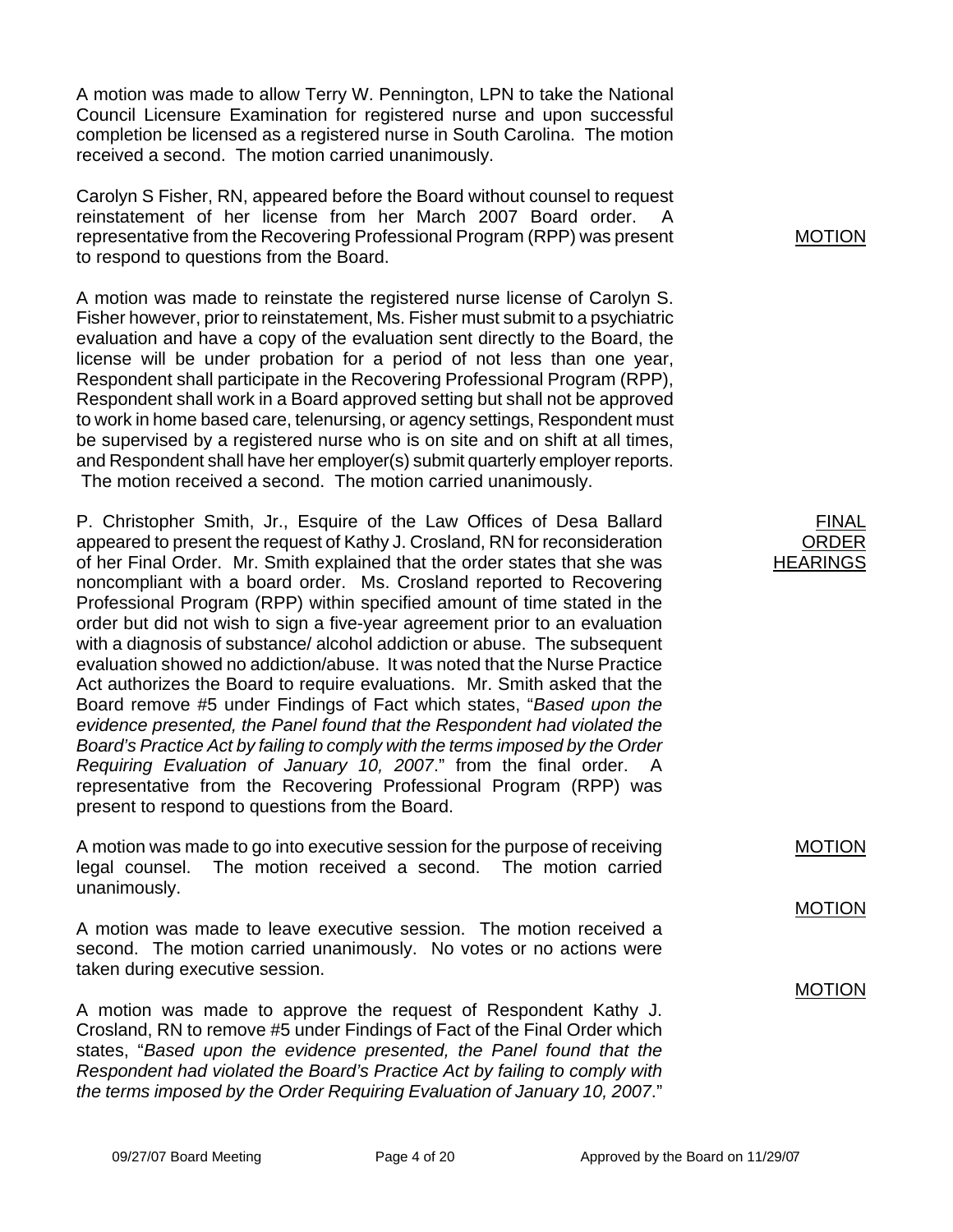The motion received a second. The motion carried unanimously.

Respondent Aaron Barnet Hyman, RN was properly notified and appeared to respond to questions from the Board. Respondent was represented by John Martin, Esquire. A number of witnesses were also present on Mr. Hyman's behalf. A representative from the Recovering Professional Program (RPP) was also present to respond to questions from the Board. Respondent signed a memorandum of agreement admitting to a violation of the Nurse Practice Act, waiving a disciplinary panel hearing, and requesting reinstatement of his registered nurse license.

A motion was made to go into executive session for the purpose of receiving legal counsel. The motion received a second. The motion carried unanimously.

A motion was made to leave executive session. The motion received a second. The motion carried unanimously. No votes or no actions were taken during executive session.

The Board asked additional questions of the Respondent as well as of the witnesses present.

A motion was made to go into executive session for the purpose of receiving legal counsel. The motion received a second. The motion carried unanimously.

A motion was made to leave executive session. The motion received a second. The motion carried unanimously. No votes or no actions were taken during executive session.

A motion was made to lift the licensure suspension of Respondent Aaron Barnet Hyman, RN, his license shall be placed in a probationary status for 3 years with single state privileges only; Respondent shall continue in the Recovering Professional Program (RPP) with drugs screens *at least* quarterly; access to narcotics shall be at the discretion of the director or nursing, Respondent shall work in a Board approved setting but shall not be approved to work in home based care, telenursing, or agency settings, Respondent must be supervised by a registered nurse who is on site and on shift at all times, and that Respondent shall have his employer(s) submit quarterly employer reports. The motion received a second. The motion carried with one abstention.

Respondent Tracy S. Cox, RN was properly notified and appeared to respond to questions from the Board. Respondent was represented by Tom Jessee, Esquire. Respondent signed a memorandum of agreement admitting to violation of the Nurse Practice Act, and waiving a disciplinary panel hearing.

A motion was made to go into executive session for the purpose of receiving legal counsel. The motion received a second. The motion carried MOTION

MOTION

MOTION

MOTION

MOTION

MOTION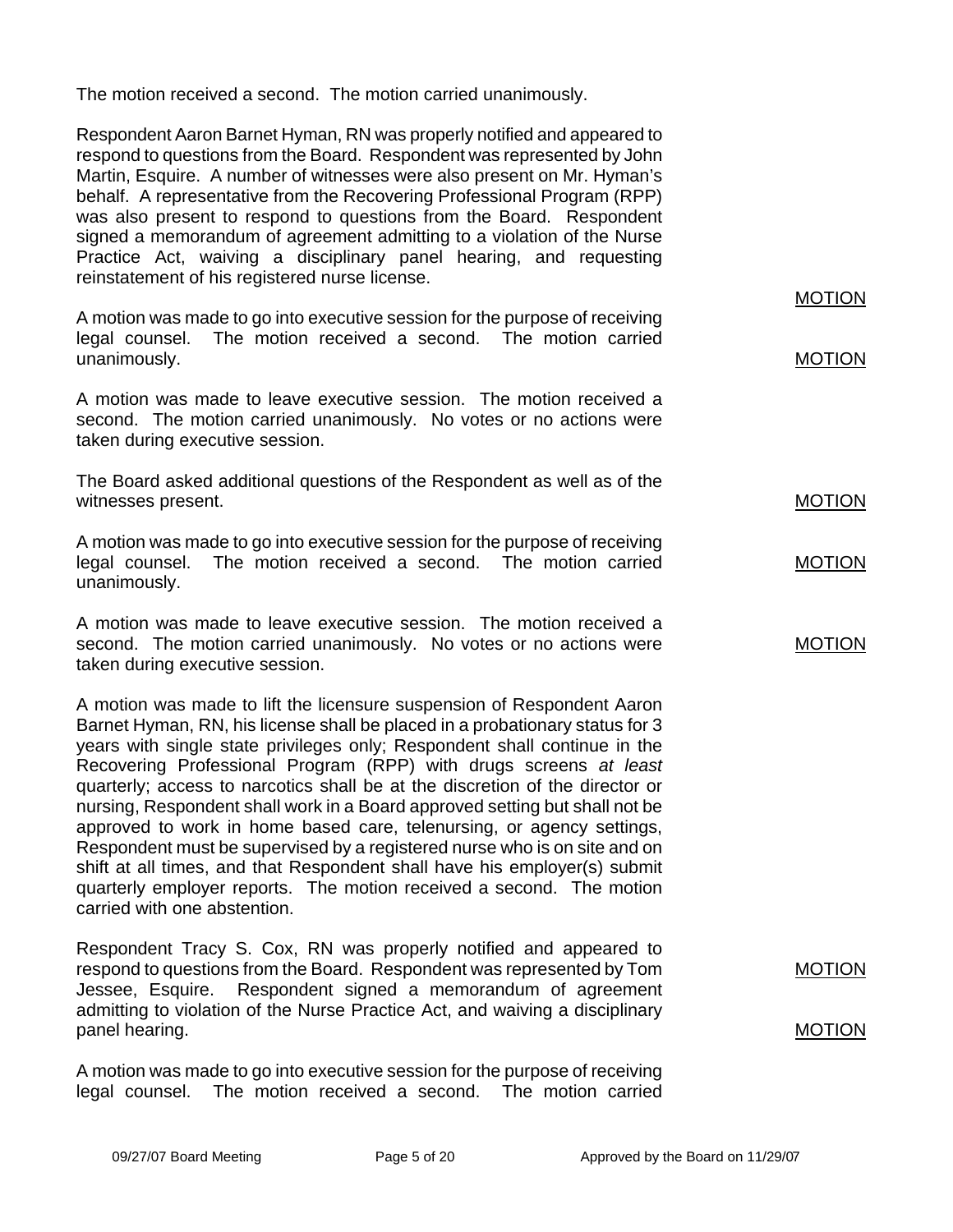unanimously.

A motion was made to leave executive session. The motion received a second. The motion carried unanimously. No votes or no actions were taken during executive session.

A motion was made to continue the suspension of the privilege of practice nursing in South Carolina for Respondent Tracy S. Cox, RN until requirements of the Tennessee Peer Assistance Program and/or any Tennessee Board of Nursing are satisfied. The motion received a second. The motion carried unanimously.

Respondent Debra Carter, RN was properly notified and appeared to respond to questions from the Board. Respondent was not represented by legal counsel. A representative from the Recovering Professional Program (RPP) was also present to respond to questions of the Board. Respondent signed a memorandum of agreement admitting to violation of the Nurse Practice Act, and waiving a disciplinary panel hearing.

A motion was made to go into executive session for the purpose of receiving legal counsel. The motion received a second. The motion carried unanimously.

A motion was made to leave executive session. The motion received a second. The motion carried unanimously. No votes or no actions were taken during executive session.

A motion was made to suspend the registered nurse license of Respondent Debra Carter, RN license with an immediate stay, require Respondent to complete necessary competency requirement for reinstatement of license, require a written recommendation from the Recovering Professional Program (RPP) to return to practice, that Respondent complete any remaining requirements of the stipulation and petition and when reinstated the license will be single state only. The motion received a second. The motion carried unanimously.

Respondent Melissa M. Cassara, RN was properly notified and appeared to respond to questions from the Board. Respondent was not represented by legal counsel. A representative from the Recovering Professional Program (RPP) was also present to respond to questions from the Board. Respondent signed a memorandum of agreement admitting to a violation of the Nurse Practice Act, and waiving a disciplinary panel hearing.

A motion was made to reinstate the license of Respondent Melissa M. Cassara, RN, the license will be in a probationary status for one year, Respondent shall work in a Board approved setting but shall not be approved to work in home based care, telenursing, or agency settings, Respondent must be supervised by a registered nurse who is on site and on shift at all times, and that Respondent shall have her employer(s) submit quarterly employer reports. The motion received a second. The motion carried MOTION

MOTION

MOTION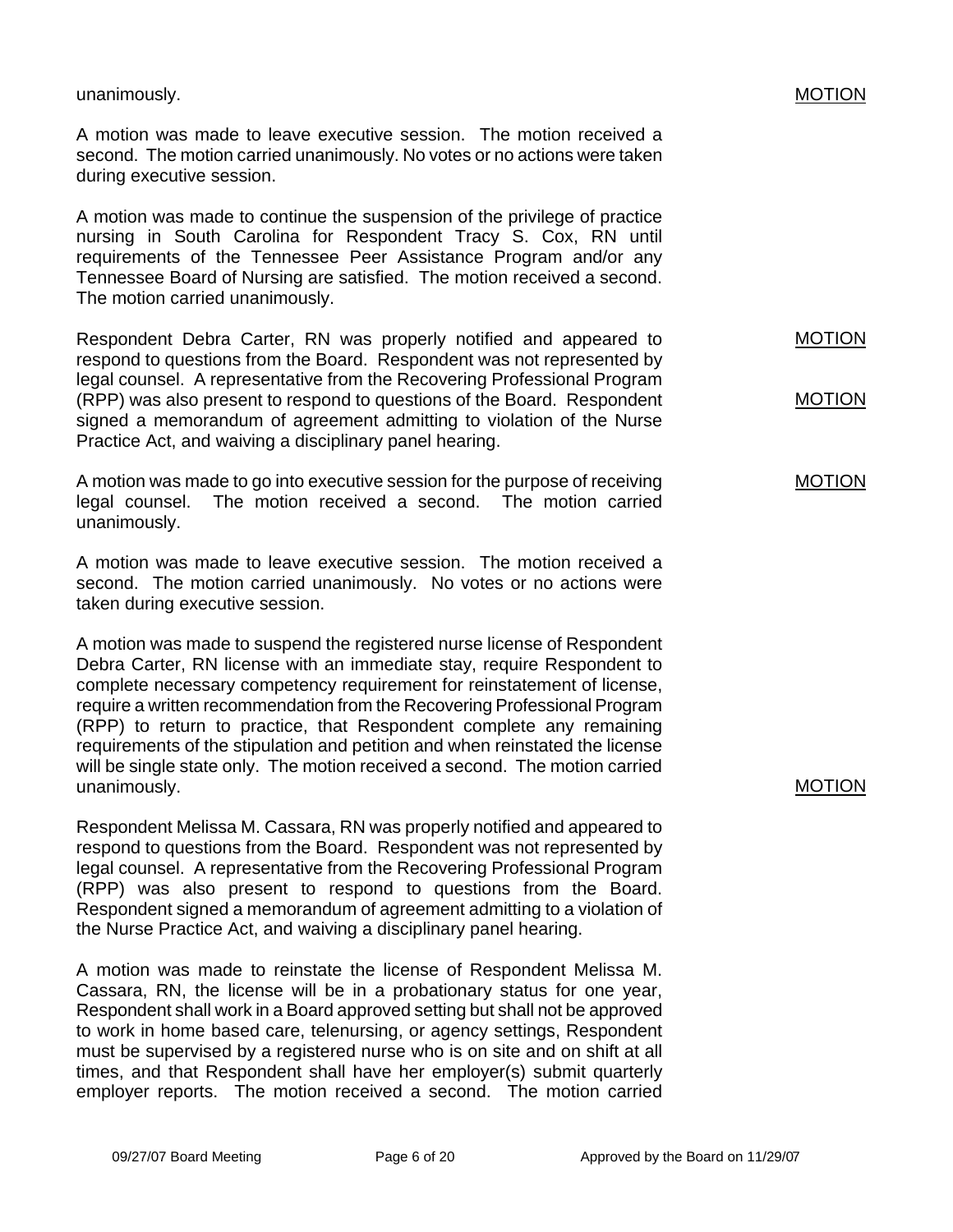### unanimously.

Respondent Beth Ann Gregory, RN was properly notified and appeared to respond to the Board but was not represented by legal counsel. A representative from the Recovering Professional Program (RPP) was present to respond to questions from the Board. The panel hearing in this case was held on April 17, 2007. In their Findings of Fact and Conclusions of Law, the Disciplinary Hearing Panel found that Respondent violated S.C. Code Ann. §40-33-110(A)(7), 1976, as amended. The Disciplinary Hearing Panel recommended that Respondent's license remain suspended and should not be reinstated until Respondent is fully compliant with the Recovering Professional Program (RPP) for a continuous period of one year.

A motion was made to accept the Disciplinary Hearing Panel's Findings of Fact, Conclusions of Law and Recommendation that the license of Respondent Beth Ann Gregory, RN remain suspended and should not be reinstated until Respondent is fully compliant with the Recovering Professional Program (RPP) for a continuous period of one year. The motion received a second. The motion carried unanimously.

Respondent Miriam Hurt, RN was properly notified and appeared to respond to the Board. Respondent was not represented by legal counsel. A representative from the Recovering Professional Program (RPP) was present to respond to questions from the Board. The panel hearing in this case was held on April 20, 2007. In their Findings of Fact and Conclusions of Law, the Disciplinary Hearing Panel found that Respondent violated S.C. Code Ann. §40-33-110(A)(7) 1976, as amended. The Disciplinary Hearing Panel recommended that Respondent's be indefinitely suspended with provisions for the suspension to be immediately stayed upon Respondent's re-enrollment with the Recovering Professional Program (RPP), being evaluated and RPP providing the Board with a recommendation as to Respondent's safety to return to active practice.

A motion was made to accept the Disciplinary Hearing Panel's Findings of Fact, Conclusions of Law and Recommendation that the license of Respondent Miriam Hurt, RN be indefinitely suspended with provisions for the suspension to be immediately stayed upon Respondent's re-enrollment with the Recovering Professional Program (RPP), being evaluated and RPP providing the Board with a recommendation as to Respondent's safety to return to active practice. The motion received a second. The motion carried unanimously.

Respondent Eugenia Meeks, LPN was properly notified but did not appear before the Board and was not represented by legal counsel. A representative from the Recovering Professional Program (RPP) was present to respond to questions from the Board. The panel hearing in this case was held on June 5, 2007. In their Findings of Fact and Conclusions of Law, the Disciplinary Hearing Panel found that Respondent violated S.C. Code Ann. §40-33-110(A)(6) and (7) 1976, as amended. The Disciplinary MOTION

MOTION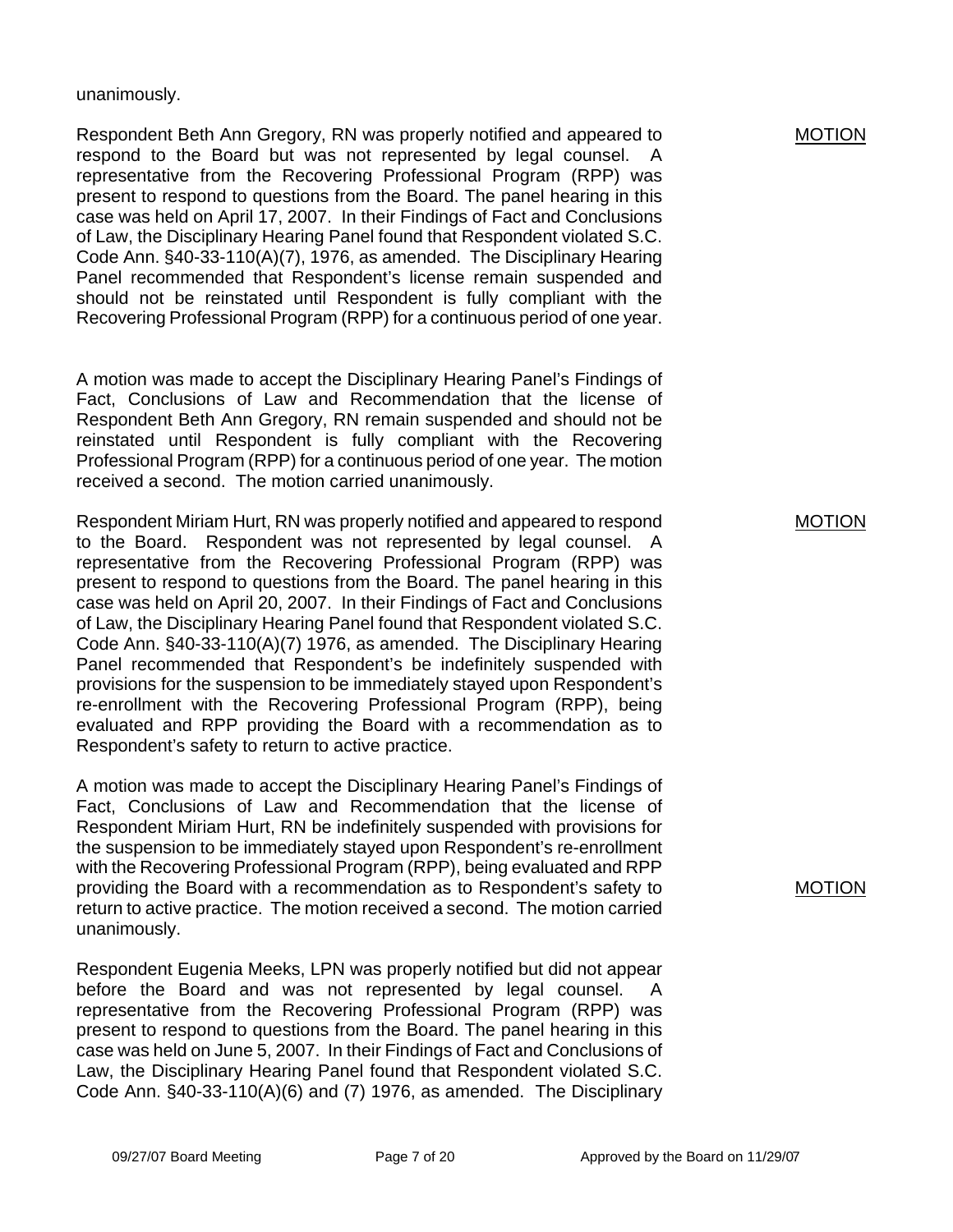Hearing Panel recommended that Respondent's license remain suspended until Respondent has demonstrated successful compliance with treatment recommendations of Recovering Professional Program (RPP).

A motion was made to accept the Disciplinary Hearing Panel's Findings of Fact, Conclusions of Law and Recommendation that license of Respondent Eugenia Meeks, LPN remain suspended until Respondent has demonstrated successful compliance with treatment recommendations of Recovering Professional Program (RPP). The motion received a second. The motion carried unanimously.

Respondent Karen B. Wood, RN was properly notified but did not appear before the Board and was not represented by legal counsel. A representative from the Recovering Professional Program (RPP) was present to respond to questions from the Board. The panel hearing in this case was held on June 19, 2007. In their Findings of Fact and Conclusions of Law, the Disciplinary Hearing Panel found that Respondent violated S.C. Code Ann. §40-33-110(A)(7) 1976, as amended. The Disciplinary Hearing Panel recommended that Respondent's license be placed in a probationary status for 1 year; that Respondent participate in the Recovering Professional Program (RPP); Respondent shall work in a Board approved setting but shall not be approved to work in home based care, telenursing, or agency settings, Respondent must be supervised by a registered nurse who is on site and on shift at all times, and that Respondent shall have her employer(s) submit quarterly employer reports.

A motion was made to accept the Disciplinary Hearing Panel's Findings of Fact, Conclusions of Law and that license of Respondent Karen B. Wood, RN be indefinitely suspended with provisions for the suspension to be immediately stayed upon Respondent's re-enrollment with the Recovering Professional Program (RPP), being evaluated and RPP providing the Board with a recommendation as to Respondent's safety to return to active practice. The motion received a second. The motion carried unanimously.

Respondent Kelly Ann Ott, LPN was properly notified and appeared to respond to questions from the Board. Respondent was not represented by legal counsel. A representative from the Recovering Professional Program (RPP) was present to respond to questions from the Board. Respondent signed a memorandum of agreement admitting to violation of the Nurse Practice Act, and waiving a disciplinary panel hearing.

A motion was made to restart the probationary period for Respondent Kelly Ann Ott, LPN, assess a civil penalty of \$125 and require Respondent to continue all other stipulations from the previous order. The motion received a second. The motion carried unanimously.

Respondent Debra S. Henry, LPN was properly notified and appeared to respond to questions from the Board. Respondent was not represented by legal counsel. A representative from the Recovering Professional Program (RPP) was present to respond to questions from the Board. Respondent

### MOTION

### MOTION

MOTION

### MOTION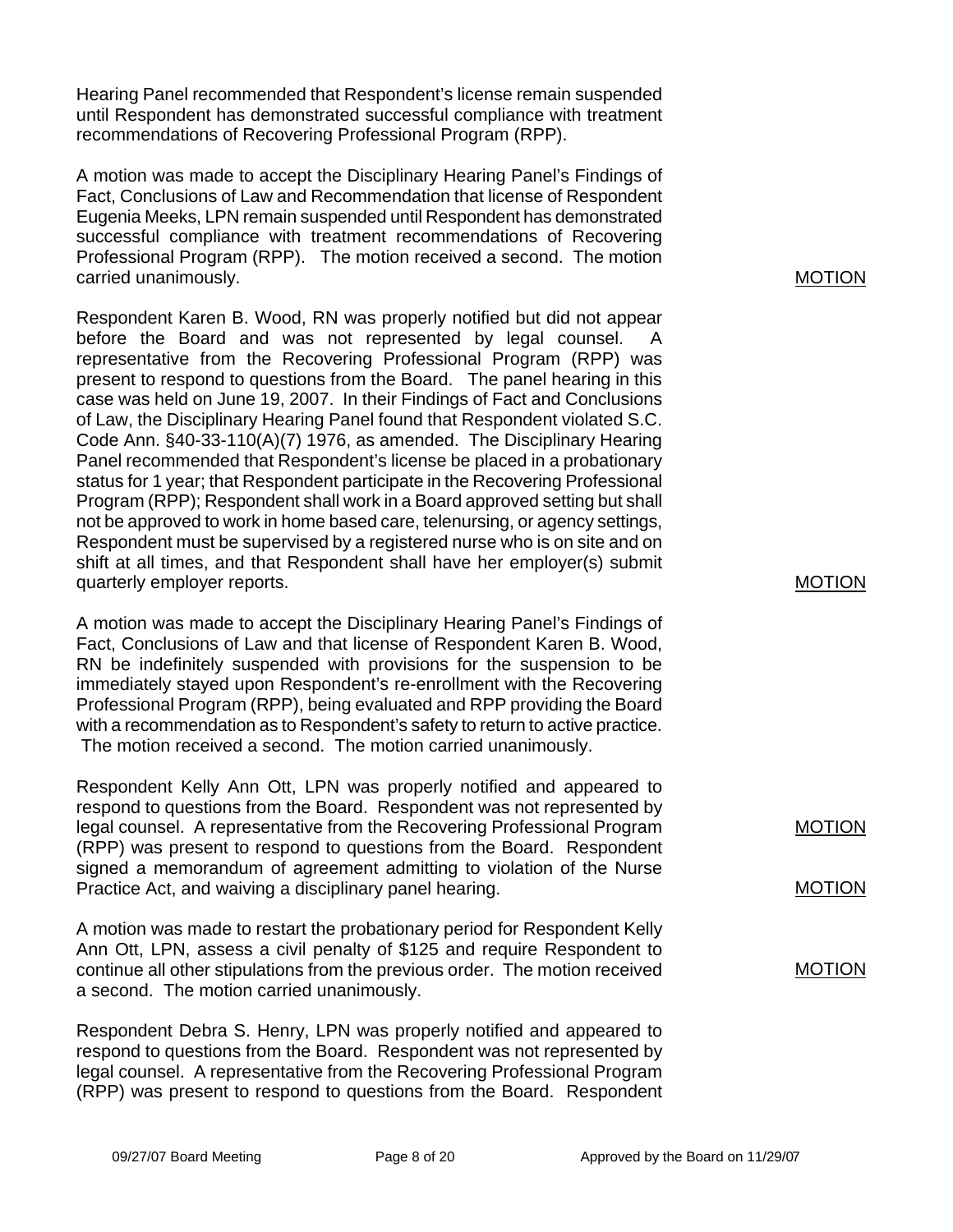signed a memorandum of agreement admitting to violation of the Nurse Practice Act, and waiving a disciplinary panel hearing.

A motion was made to go into executive session for the purpose of receiving legal counsel. The motion received a second. The motion carried unanimously.

A motion was made to leave executive session. The motion received a second. The motion carried unanimously. No votes or no actions were taken during executive session.

A motion was made to lift the license suspension of Respondent Debra S. Henry, LPN, assess a fine of \$100 for unlicensed practice, assess a fine of \$500 for failure to comply with a Board order, and restart the probationary period as well as the Recovering Professional Program (RPP). The motion received a second. The motion carried unanimously.

Respondent Adreanna M. Lindley, RN was properly notified and appeared to respond to questions from the Board. Respondent was not represented by legal counsel. A representative from the Recovering Professional Program (RPP) was present to respond to questions from the Board. Respondent signed a memorandum of agreement admitting to violation of the Nurse Practice Act, and waiving a disciplinary panel hearing.

A motion was made to suspend the license of Respondent Adreanna M. Lindley, RN, that the suspension may be stayed provided that Respondent complies with all Recovering Professional Program (RPP) requirements, Respondent's access to narcotics is to be restricted for six months; Respondent shall work in a Board approved setting but shall not be approved to work in home based care, telenursing, or agency settings, Respondent must be supervised by a registered nurse who is on site and on shift at all times, and that Respondent shall have her employer(s) submit quarterly employer reports. The motion received a second. The motion carried with one abstention.

Respondent Donna H. Miles, LPN was properly notified but did not appear before the Board and was not represented by legal counsel. A representative from the Recovering Professional Program (RPP) was present to respond to questions from the Board. Respondent signed a memorandum of agreement admitting to violation of the Nurse Practice Act, and waiving a disciplinary panel hearing.

A motion was made to indefinitely suspend the license of Respondent Donna H. Miles, LPN until such time as the Respondent appears before the Board. The motion received a second. The motion carried unanimously.

Respondent Tina R. P. Brown, RN was properly notified but did not appear before the Board and was not represented by legal counsel. A representative from the Recovering Professional Program (RPP) was present to respond to questions from the Board. The panel hearing in this MOTION

MOTION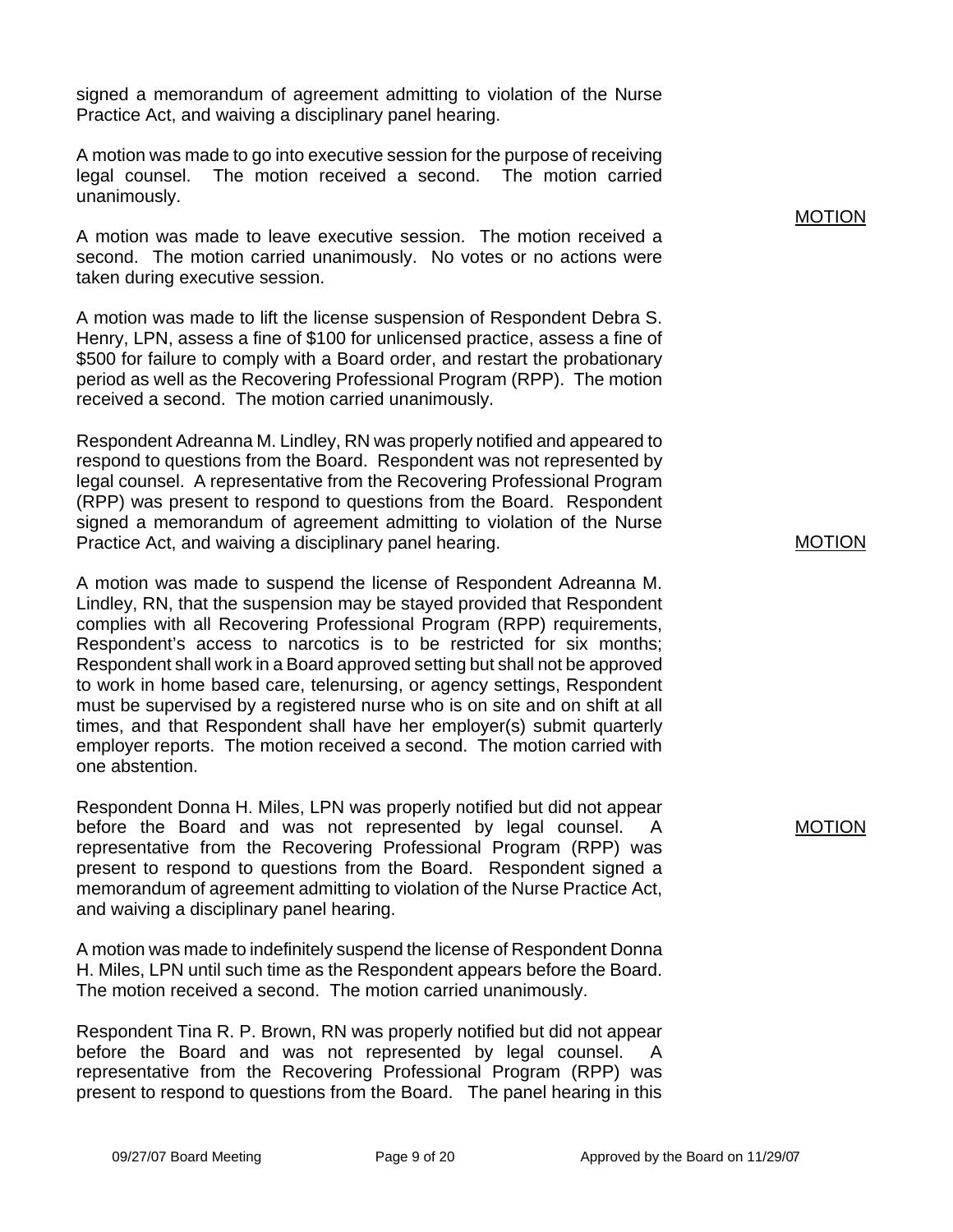case was held on June 5, 2007. In their Findings of Fact and Conclusions of Law, the Disciplinary Hearing Panel found that Respondent violated S.C. Code Ann. §40-33-110(A)(7) 1976, as amended. The Disciplinary Hearing Panel recommended that Respondent's license be indefinitely suspended; that Respondent's license not be reinstated until she complies with the April 2006 Consent Agreement.

A motion was made to accept the Disciplinary Hearing Panel's Findings of Fact, Conclusions of Law and Recommendation that license of Respondent Tina R. P. Brown, RN be indefinitely suspended; that Respondent's license not be reinstated until she complies with the April 2006 Consent Agreement. The motion received a second. The motion carried unanimously.

Board President Suzanne White recused herself on this case. Board Vice President Brenda Martin presided. Respondent Deborah D. Cantrell, LPN was properly notified but did not appear before the Board and was not represented by legal counsel. A representative from the Recovering Professional Program (RPP) was present to respond to questions from the Board. The panel hearing in this case was held on April 17, 2007. In their Findings of Fact and Conclusions of Law, the Disciplinary Hearing Panel found that Respondent had not violated S.C. Code Ann. §40-33-110(A)(24) 1976, as amended as alleged but had acted unprofessionally and without regard for the patients at her place of work. The Disciplinary Hearing Panel recommended that a stern letter of caution be issued to the Respondent warning her to maintain professionalism at all times and at her place of work, and to strive to exercise good judgment, especially when her actions directly affect patient care; and use appropriate resources for conflict resolution.

A motion was made to accept the Disciplinary Hearing Panel's Findings of Fact, Conclusions of Law and Recommendation that a stern letter of caution be issued to the Respondent Deborah D. Cantrell, LPN warning her to maintain professionalism at all times and at her place of work, and to strive to exercise good judgment, especially when her actions directly affect patient care; and use appropriate resources for conflict resolution and added that a letter of caution be issued to the facility. The motion received a second. The motion carried unanimously.

Respondent Holly Cox, LPN was properly notified but did not appear before the Board and was not represented by legal counsel. Representatives from the Recovering Professional Program (RPP) were present to respond to questions of the Board. The panel hearing in this case was held on June 5, 2007. In their Findings of Fact and Conclusions of Law, the Disciplinary Hearing Panel found that Respondent violated S.C. Code Ann. §40-33- 110(A)(7) 1976, as amended. The Disciplinary Hearing Panel recommended that Respondent's license be indefinitely suspended, that Respondent's license not be reinstated until Respondent complies with the Order of Evaluation, and completes conditions for reinstatement established by the Board.

A motion was made to accept the Disciplinary Hearing Panel's Findings of

MOTION

MOTION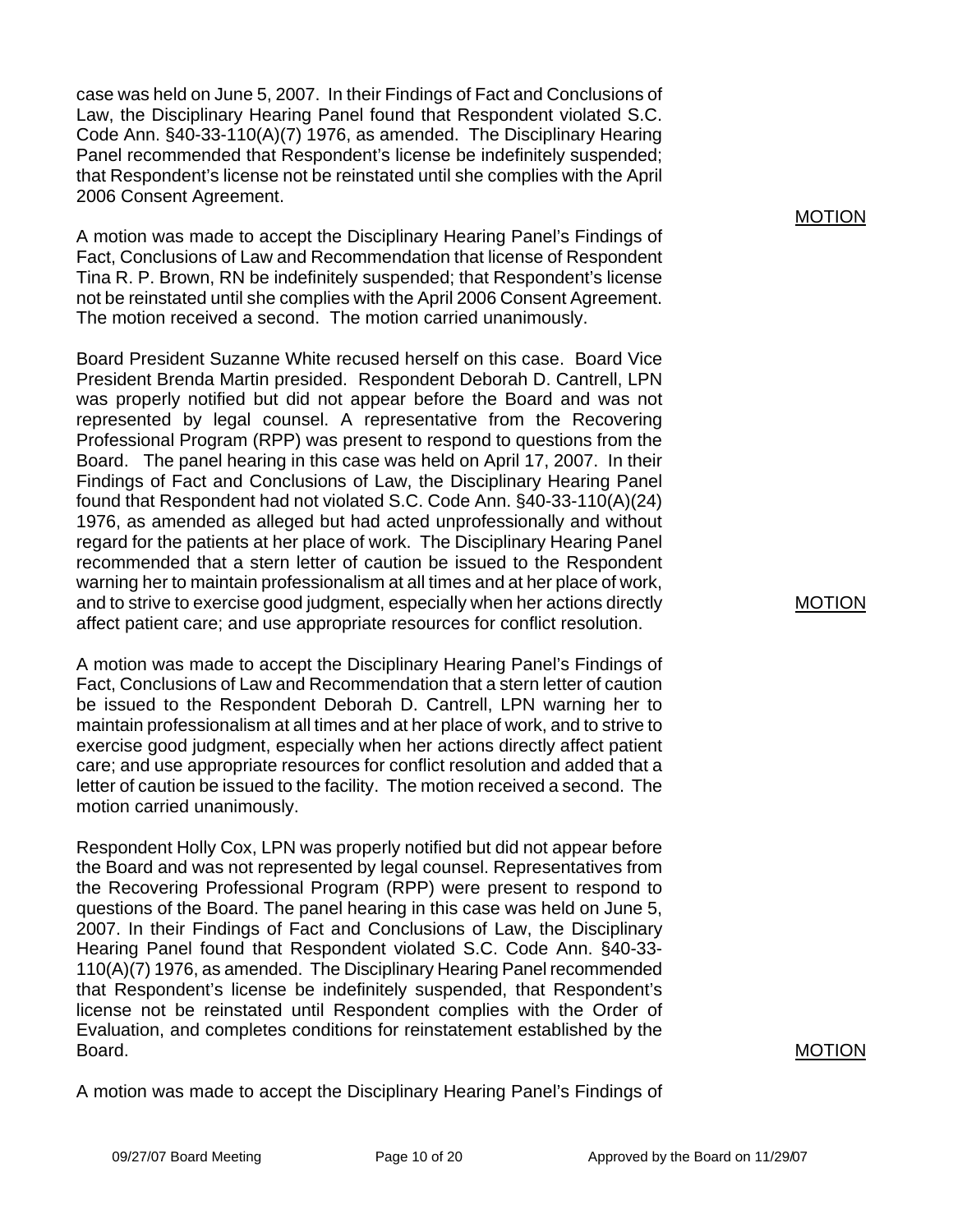Fact, Conclusions of Law and Recommendation that the license of Respondent Holly S. Cox, LPN be indefinitely suspended, that Respondent's license not be reinstated until Respondent complies with the Order of Evaluation, and completion of any conditions for reinstatement established by the Board. The motion received a second. The motion carried unanimously.

Respondent Tammy L. Deschaine, RN was properly notified but did not appear before the Board and was not represented by legal counsel. A representative from the Recovering Professional Program (RPP) was present to respond to questions from the Board. The panel hearing in this case was held on July 10, 2007. In their Findings of Fact and Conclusions of Law, the Disciplinary Hearing Panel found that Respondent violated S.C. Code Ann. §40-33-110(3), (10) and (13), 1976, as amended. The Disciplinary Hearing Panel recommended that Respondent's license be suspended until Respondent is evaluated and establishes compliance with the evaluator's treatment recommendation, and that prior to reinstatement, Respondent must provide a written recommendation addressing Respondent's safety to practice nursing, that Respondent present evidence that she has successfully completed a Board-approved Legal Aspects Workshop; and must personally appear before the Board for determination of what practice restrictions, if any, are appropriate based upon the evaluation results and RPP recommendation.

A motion was made to accept the Disciplinary Hearing Panel's Findings of Fact, Conclusions of Law and Recommendation that the license of Respondent Tammy L. Deschaine, RN be suspended until Respondent is evaluated and establishes compliance with the evaluator's treatment recommendation, and that prior to reinstatement, Respondent must provide a written recommendation addressing Respondent's safety to practice nursing, that Respondent present evidence that she has successfully completed a Board-approved Legal Aspects Workshop; and that Respondent must personally appear before the Board for determination of what practice restrictions, if any, are appropriate based upon the evaluation results and RPP recommendation. The motion received a second. The motion carried unanimously.

Respondent Leah A. Hall, LPN was properly notified but did not appear before the Board and was not represented by legal counsel. A representative from the Recovering Professional Program (RPP) was present to respond to questions from the Board. The panel hearing in this case was held on June 19, 2007. In their Findings of Fact and Conclusions of Law, the Disciplinary Hearing Panel found that Respondent violated S.C. Code Ann. §40-33-110(A)(7), 1976, as amended. The Disciplinary Hearing Panel recommended that Respondent's license be suspended until Respondent provides documentation of completion of a Board approved Legal Aspects Workshop as required by the March 2006 Consent Agreement.

A motion was made to accept the Disciplinary Hearing Panel's Findings of

MOTION

0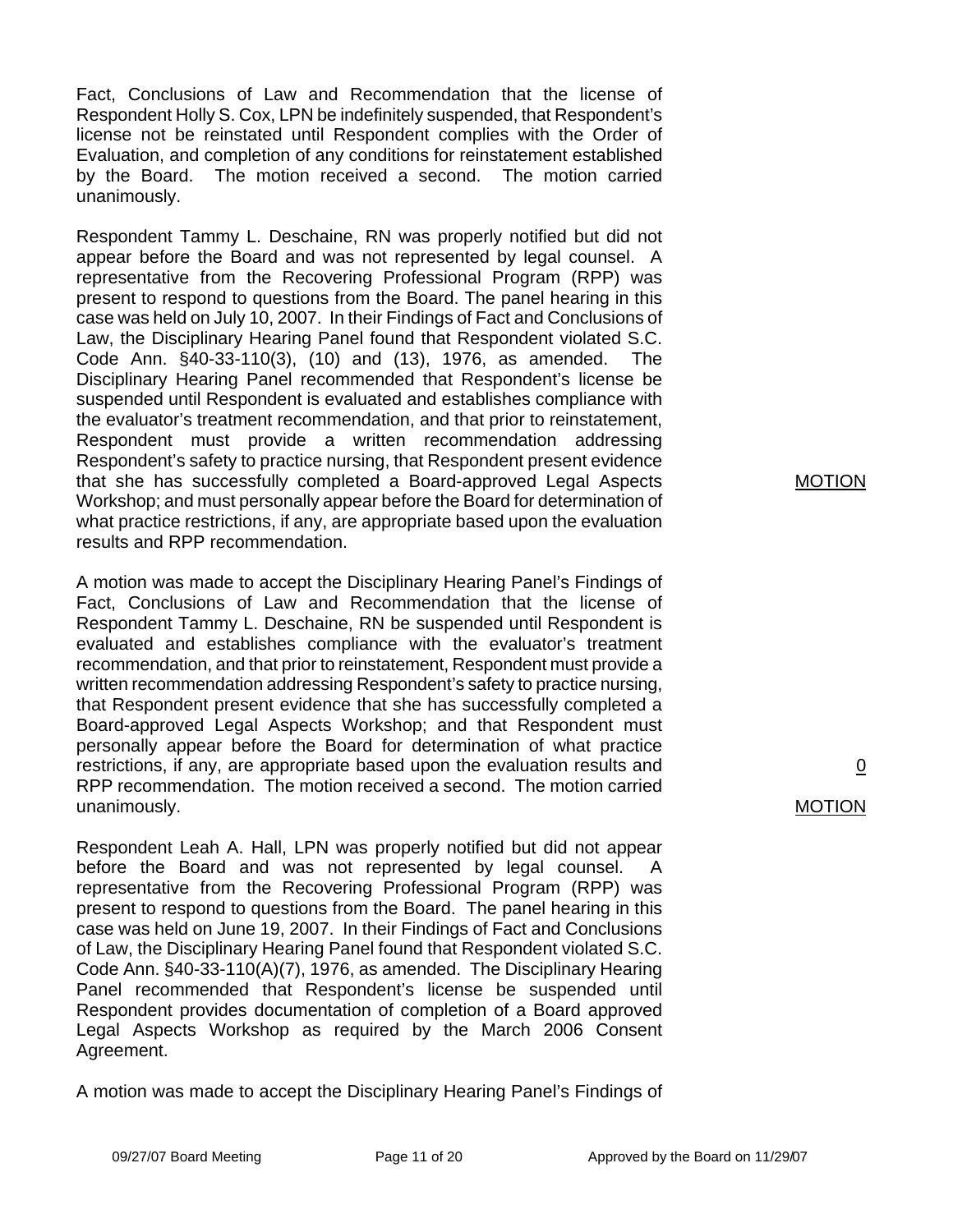Fact, Conclusions of Law and Recommendation that the license of Respondent Leah A. Hall, LPN be indefinitely suspended until Respondent appears before the Board. The motion received a second. The motion carried unanimously.

Respondent Cindy L. McCune, LPN was properly notified but did not appear before the Board and was not represented by legal counsel. A representative from the Recovering Professional Program (RPP) was present to respond to questions from the Board. The panel hearing in this case was held on June 5, 2007. In their Findings of Fact and Conclusions of Law, the Disciplinary Hearing Panel found that Respondent violated S.C. Code Ann. §40-33-110(A)(3) and (13), 1976, as amended. The Disciplinary Hearing Panel recommended that Respondent's license be suspended indefinitely suspended and may be reinstated after resolution of the arrest warrants, an evaluation by the Recovering Professional Program (RPP) and a recommendation from the RPP that Respondent is competent to practice.

A motion was made to accept the Disciplinary Hearing Panel's Findings of Fact, Conclusions of Law and Recommendation that the license of Respondent Cindy L. McCune, LPN be suspended indefinitely suspended, that the license may be reinstated after resolution of the arrest warrants, an evaluation by the Recovering Professional Program (RPP) and a recommendation from the RPP that Respondent is competent to practice. The motion received a second. The motion carried unanimously.

Respondent Cathy C. Milliken, RN was properly notified but did not appear before the Board and was not represented by legal counsel. A representative from the Recovering Professional Program (RPP) was present to respond to questions from the Board. The panel hearing in this case was held on July 1, 2007. In their Findings of Fact and Conclusions of Law, the Disciplinary Hearing Panel found that Respondent violated S.C. Code Ann. §40-33-110(A)(3), 1976, as amended. The Disciplinary Hearing Panel recommended that Respondent's licensing privilege be suspended, should Respondent apply for re-licensing in South Carolina, prior to the issuance of the license, Respondent be required to submit to an evaluation through the Recovering Professional Program (RPP) or comparable program to determine whether Respondent is addicted to alcohol and/or drugs, or has some other disability that might impact her practice.

A motion was made to accept the Disciplinary Hearing Panel's Findings of Fact, Conclusions of Law and Recommendation that the privilege to practice nursing in South Carolina for Respondent Cathy C. Milliken, RN be suspended, should Respondent apply for relicensure in South Carolina, prior to the issuance of the license, Respondent be required to submit to an evaluation through the Recovering Professional Program (RPP) or comparable program to determine whether Respondent is addicted to alcohol and/or drugs, or has some other disability that might impact her practice The motion received a second. The motion carried unanimously.

Respondent Florence Igwacho Ngwe, RN was properly notified but did not

MOTION

MOTION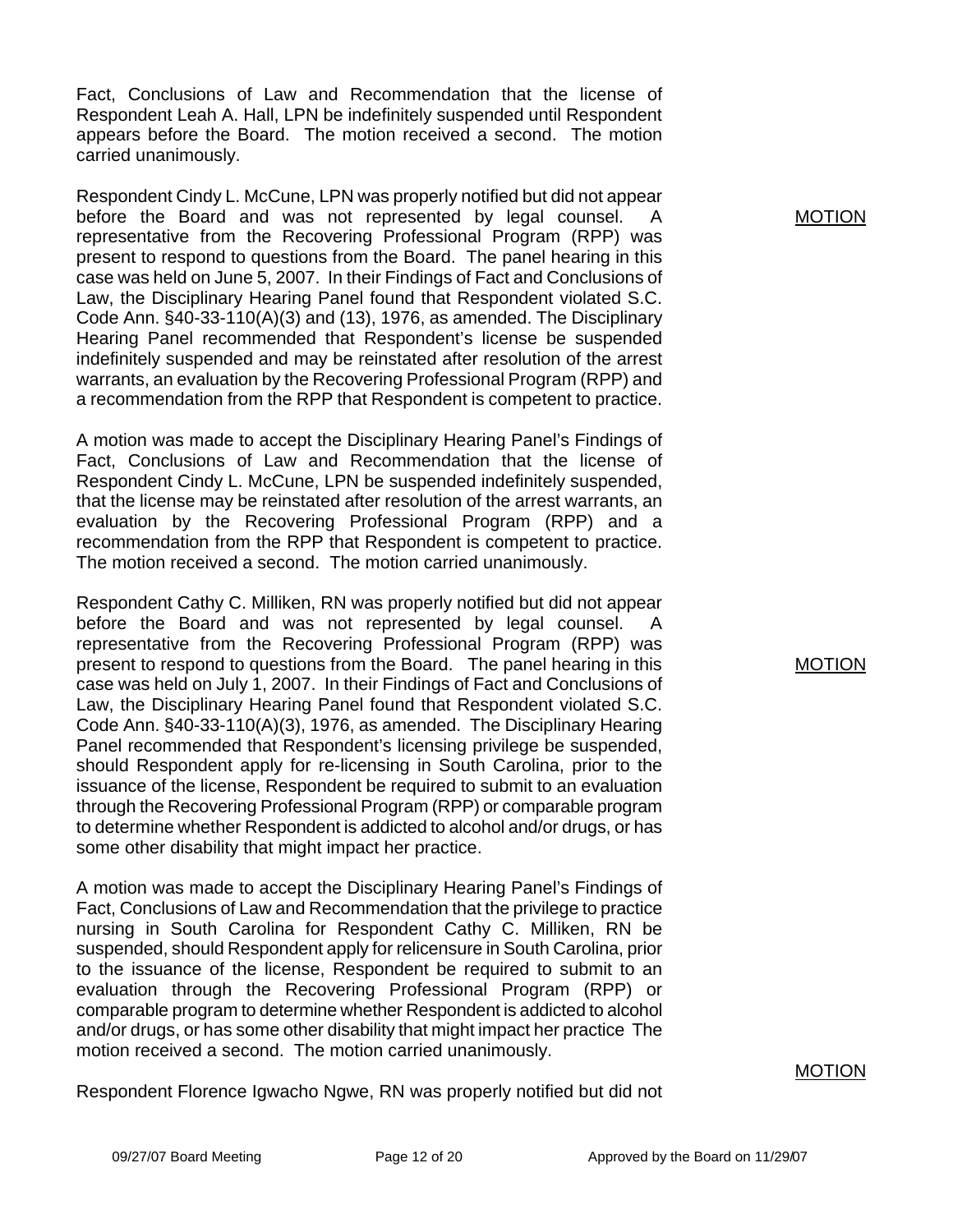appear before the Board and was not represented by legal counsel. The panel hearing in this case was held on April 17, 2007. In their Findings of Fact and Conclusions of Law, the Disciplinary Hearing Panel found that Respondent violated S.C. Code Ann. §40-33-110(A)(1), (3) and (19), 1976, as amended. The Disciplinary Hearing Panel recommended that Respondent's license to practice nursing in the State of South Carolina be permanently revoked, that a photograph of the Respondent be disseminated to healthcare providers and organizations as to the Respondent and her activities, further that the Board should establish protocol and a means to pictorially alert healthcare providers and organizations of other persons in the profession who engage in identity fraud, or persons who pose as a nurse.

A motion was made to accept the Disciplinary Hearing Panel's Findings of Fact, Conclusions of Law and Recommendation that Respondent Florence Igwacho Ngwe's license to practice nursing in the State of South Carolina be permanently revoked, that a photograph of the Respondent be disseminated to healthcare providers and organizations as to the Respondent and her activities. The motion received a second. The motion carried unanimously.

Respondent Charlotte Ramage, RN was properly notified but did not appear before the Board and was not represented by legal counsel. A representative from the Recovering Professional Program (RPP) was present to respond to questions from the Board. The panel hearing in this case was held on June 19, 2007. In their Findings of Fact and Conclusions of Law, the Disciplinary Hearing Panel found that Respondent violated S.C. Code Ann. §40-33-110(A)(7), as amended. The Disciplinary Hearing Panel recommended that the complaint against the Respondent be dismissed until Respondent is properly served with the Order Requiring Evaluation and should Respondent apply to have her lapsed license reinstated, that she be required to comply with the Order prior to issuance of the license. The complaint was sent by certified mail to the Respondent at the last known address but returned to the Board marked "Unclaimed".

A motion was made to accept the Disciplinary Hearing Panel's Findings of Fact, Conclusions of Law and that the license of Respondent Charlotte Ramage, RN be indefinitely suspended until she appears before the Board to answer to allegations. The motion received a second. The motion carried with two nay votes.

Respondent Wendy M. Sanders, LPN was properly notified but did not appear before the Board and was not represented by legal counsel. A representative from the Recovering Professional Program (RPP) was present to respond to questions from the Board. The panel hearing in this case was held on June 5, 2007. In their Findings of Fact and Conclusions of Law, the Disciplinary Hearing Panel found that Respondent violated S.C. Code Ann. §40-33-110(A)(3) and (14) 1976, as amended. The Disciplinary Hearing Panel recommended that Respondent's license remain suspended until Respondent has complied with the treatment recommendations of the RPP, as determined by the RPP.

MOTION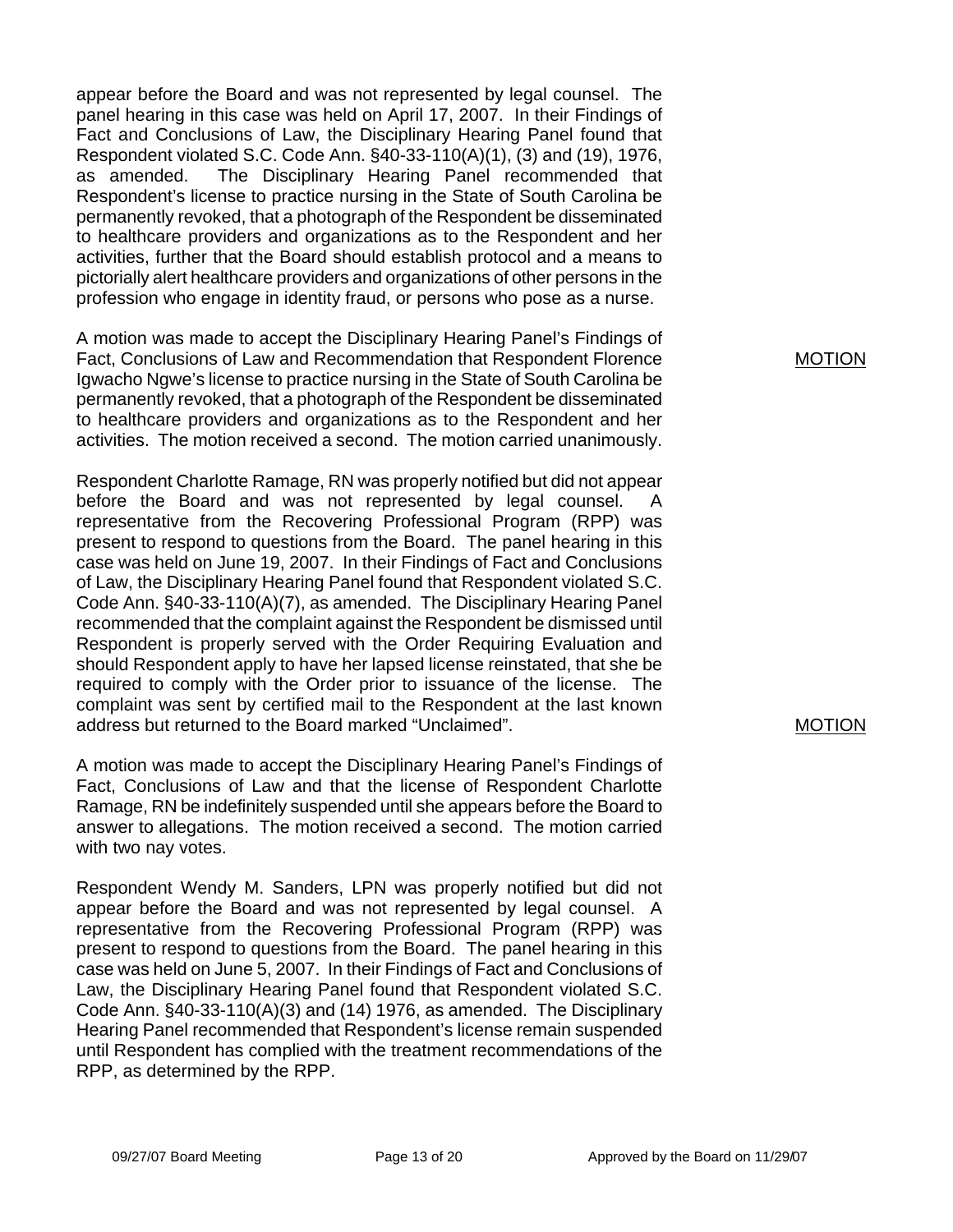A motion was made to accept the Disciplinary Hearing Panel's Findings of Fact, Conclusions of Law and Recommendation that license of Respondent Wendy M Sanders, LPN be indefinitely suspended until she appears before the Board. The motion received a second. The motion carried unanimously.

Respondent Robin Alane L. Slater, RN was properly notified and appeared before the Board to respond to questions from the Board. Respondent was not represented by legal counsel. A representative from the Recovering Professional Program (RPP) was present to respond to questions from the Board. The panel hearing in this case was held on April 5, 2007. In their Findings of Fact and Conclusions of Law, the Disciplinary Hearing Panel found that Respondent violated S.C. Code Ann. §40-33-110(A)(1), 1976, as amended. The Disciplinary Hearing Panel recommended that Respondent's license be suspended, that the suspension may be stayed after Respondent submits to an evaluation by the RPP, followed by an appearance before the Board to license restrictions, if any, and that prior to licensure reinstatement, Respondent must complete a Board approved Legal Aspects Workshop.

A motion was made to accept the Disciplinary Hearing Panel's Findings of Fact, Conclusions of Law and Recommendation that the license of Respondent Robin Alane L. Slater, RN be suspended, that the suspension may be stayed after Respondent submits to an evaluation by the Recovering Professional Program (RPP) and if found to be addicted be on one year probation and if not dependent , followed by an appearance before the Board to license restrictions, if any; that prior to licensure reinstatement, Respondent must complete a Board approved Legal Aspects Workshop. The motion received a second. The motion carried unanimously.

Respondent Lisa A .Yancey, RN was properly notified but did not appear before the Board and was not represented by legal counsel. A representative from the Recovering Professional Program (RPP) was present to respond to questions from the Board. The panel hearing in this case was held on June 5, 2007. In their Findings of Fact and Conclusions of Law, the Disciplinary Hearing Panel found that Respondent violated S.C. Code Ann. §40-33-110(A)(1),1976, as amended. The Disciplinary Hearing Panel recommended that Respondent's license remain suspended and should not be reinstated until Respondent has been evaluated by the RPP and Respondent can demonstrate that she is fully compliant with RPP recommendations.

A motion was made to accept the Disciplinary Hearing Panel's Findings of Fact, Conclusions of Law and Recommendation that the license of Respondent Lisa A. Yancey, RN remain suspended and should not be reinstated until Respondent has been evaluated by the Recovering Professional Program (RPP) and Respondent can demonstrate that she is fully compliant with RPP recommendations. The motion received a second. The motion carried unanimously.

Respondent Lisa Michelle V. Bowman, RN was properly notified and appeared to respond to questions from the Board. Respondent was not MOTION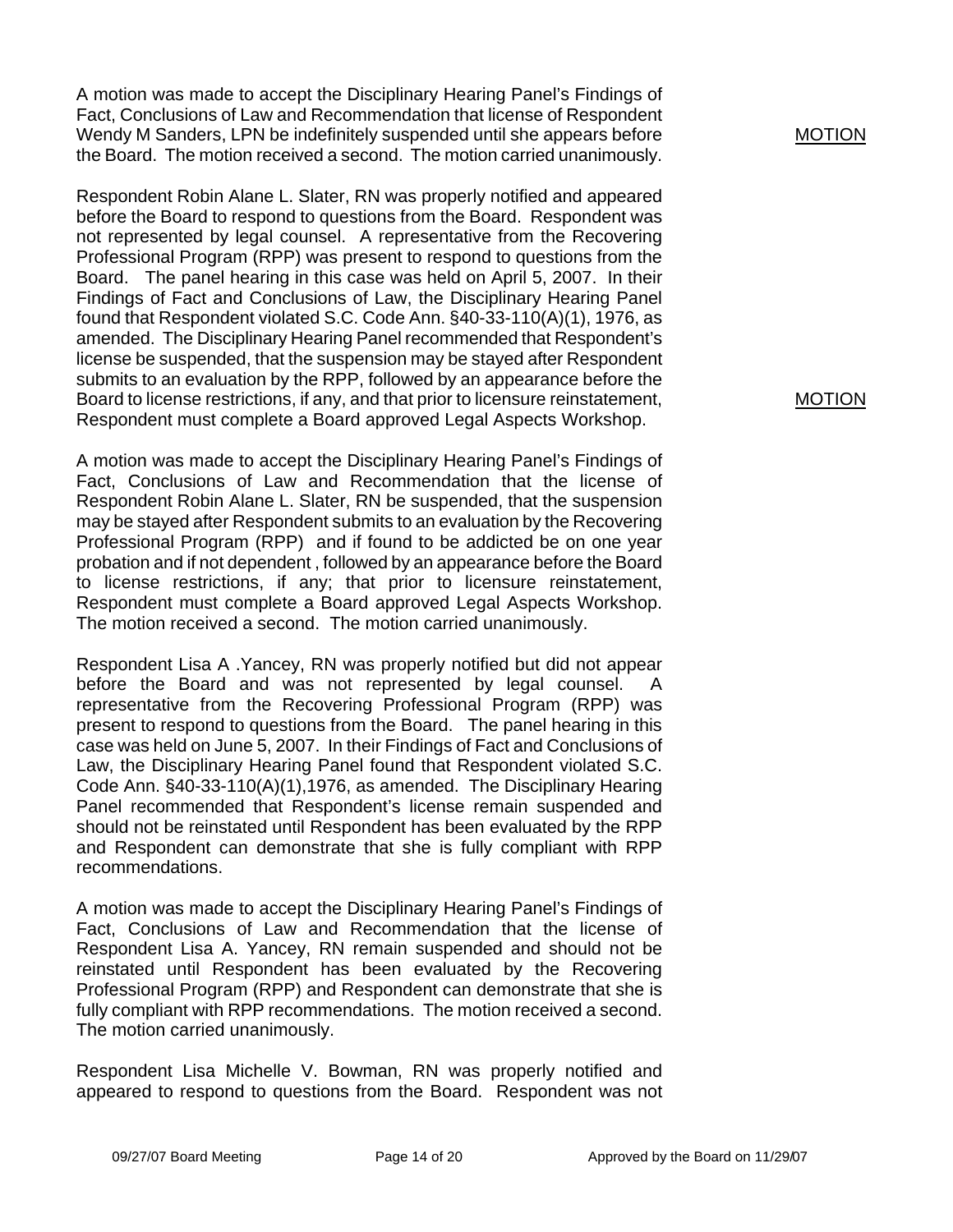represented by legal counsel. A representative from the Recovering Professional Program (RPP) was present to respond to questions from the Board. Respondent was seeking reinstatement of her license.

A motion was made to stay the licensure suspension of Respondent Lisa Michelle V. Bowman, RN, that Respondent's license will be in a probationary status for one year provided the Board receives a release from her physician, Respondent must participate in the Recovering Professionals Program (RPP), Respondent shall work in a Board approved setting but shall not be approved to work in home based care, telenursing, or agency settings, Respondent must be supervised by a registered nurse who is on site and on shift at all times, and that Respondent shall have her employer(s) submit quarterly employer reports. The motion received a second. The motion carried unanimously.

Richard P. Wilson, JD, Special Counsel / Administrative Coordinator and Frank Sheheen, MS, CACII, Program Director of the South Carolina Recovering Professional Program (RPP) appeared before the Board to present a proposed policy for *Modification or Termination of RPP Monitoring Requirements After Evaluation*.

This policy would apply to certain licensees with personal drug or alcohol related violations of the Nurse Practice Act who after proper evaluation might not require the full measure of the five year monitoring program directed by the Board for participation in the RPP. The policy is intended to serve as guidance for identifying those special situations in which RPP may, in its discretion, recommend for the Board's consideration specific modifications or termination of program requirements.

If the RPP staff concurs with the evaluation team's conclusion that the personal drug or alcohol violation was not the result of a pattern of substance abuse or dependence and the RPP staff believes that the licensee's safety to practice can be assured through a less comprehensive set of monitoring requirements than the full five year monitoring program directed by the Board, then the RPP may recommend, in writing, such terms and conditions as it believes would adequately protect the public for consideration by the full Board in deciding on an appropriate sanction. The full Board would consider the RPP recommendation and advise the Board staff and RPP of its decision. Legal staff will prepare an appropriate document for service and filing in the Board's records. Mr. Wilson and Mr. Sheheen explained that this policy would be used when a client does not receive a diagnosis of substance abuse or addiction but that the RPP is not comfortable releasing the client from the program. Board members asked if they would receive information on clients in this situation. Mr. Wilson said that a summary of those under this policy would be provided to the Board. Ms. Sheheen explained to the Board that this situation is very rare and only a small number will fall into this group.

A motion was made to accept the proposed policy for *Modification or Termination of RPP Monitoring Requirements After Evaluation* as presented.

POLICY / PROCED URE MODIFIC ATION OR **TERMINA** TION OF RPP MONITOR ING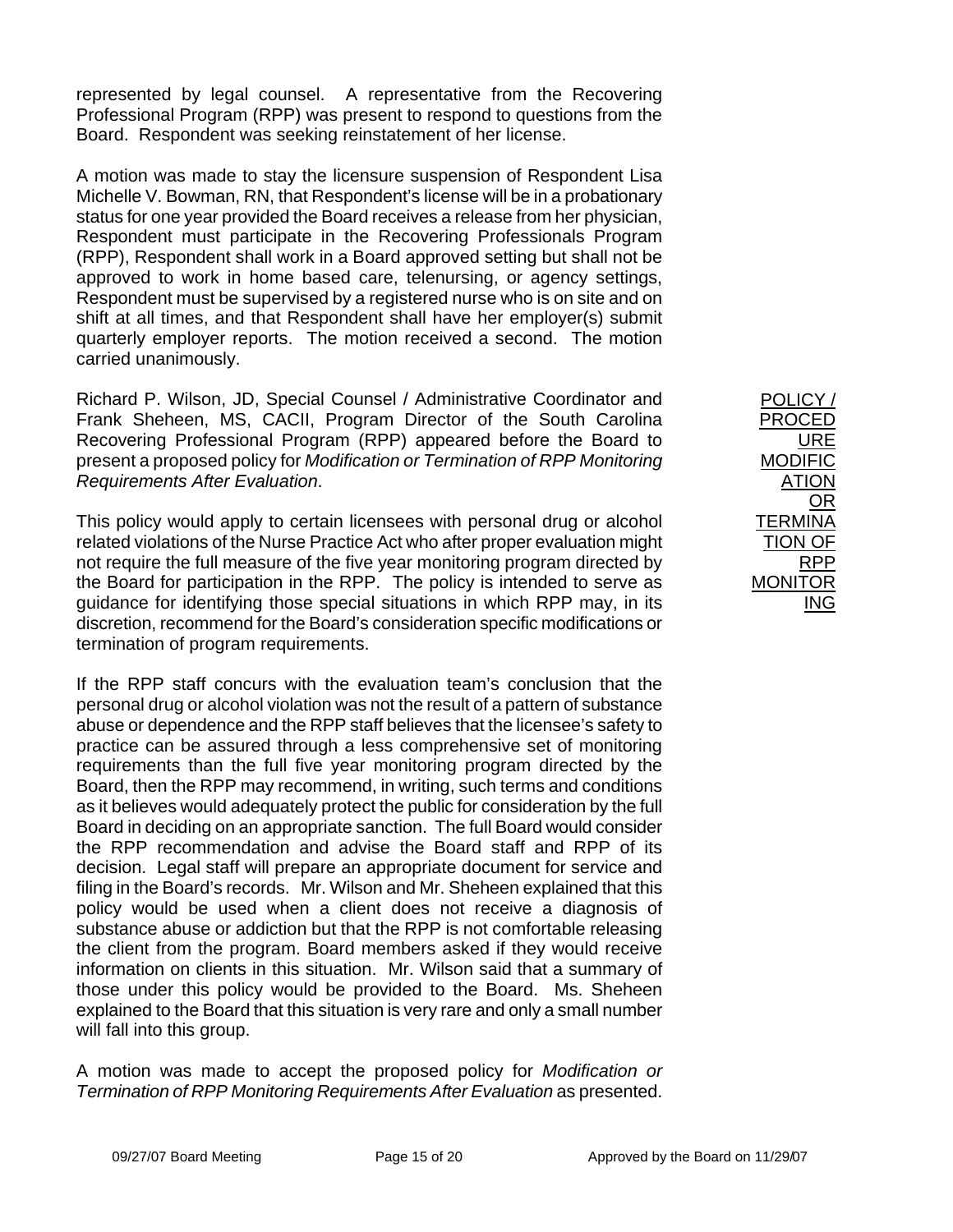The motion received a second. The motion carried unanimously. MOTION

At its August 28, 2007 meeting, the Advisory Committee on Nursing (ACON) recommended that the Board approve the changes to the associate degree nursing (ADN) curriculum at York Technical College. Mary Anne Laney, Associate Dean of Nursing and Allied Health and Carolyn Stewart, Vice President of Academic Affairs of York Technical College appeared before the Board to present their request to offer a distributed learning program for second year nursing courses. The courses will be offered during the evening through the same online conferencing software as used for the practical nurse program. This distributed learning program for the practical nurse program was approved by the Board in 2006.

A motion was made to approve York Technical College's request to offer a distributed learning program for the second year nursing courses. The motion received a second. The motion carried unanimously.

The Advisory Committee on Nursing (ACON) reviewed the following nominations for committee representatives for mental health and long term care. Per committee Bylaws, these nominations are being forwarded to the Board for their review and appointments.

> Mental Health Dalton Blankenship, Honea Path, SC Kathy J. Jenkins, Irmo, SC

Long Term Care Arrin Barrett, Summerville, SC Mary A. H. McKeen, Greer, SC Angela G. Dickerson Reeves, Anderson, SC Lynn Thaxton, Hilton Head, SC

ACON Members are appointed by the Board for an initial term of two years with a possibility of reappointment for three years to provide for staggering of terms.

A motion was made to appoint Kathy J. Jenkins, RN as Mental Health Representative on the Advisory Committee on Nursing (ACON) for an initial term of two years. The motion received a second. The motion carried with one nay vote.

A motion was made to appoint Angela G. Dickerson Reeves, APRN as Long Term Care Representative on the Advisory Committee on Nursing (ACON) for an initial term of two years. The motion received a second. The motion carried unanimously.

Dates for 2008 regular Board of Nursing Meetings as well as the 2008 Strategic Planning Meeting were presented for review and approval of the

YORK **TECHNIC** AL COLLEGE REQUES T FOR **CURRICU** LUM CHANGE (ADN PROGRA M)

MOTION

ADVISORY **COMMITTEE** ON NURSING

MOTION

MOTION

APPROVAL OF 2008 BOARD OF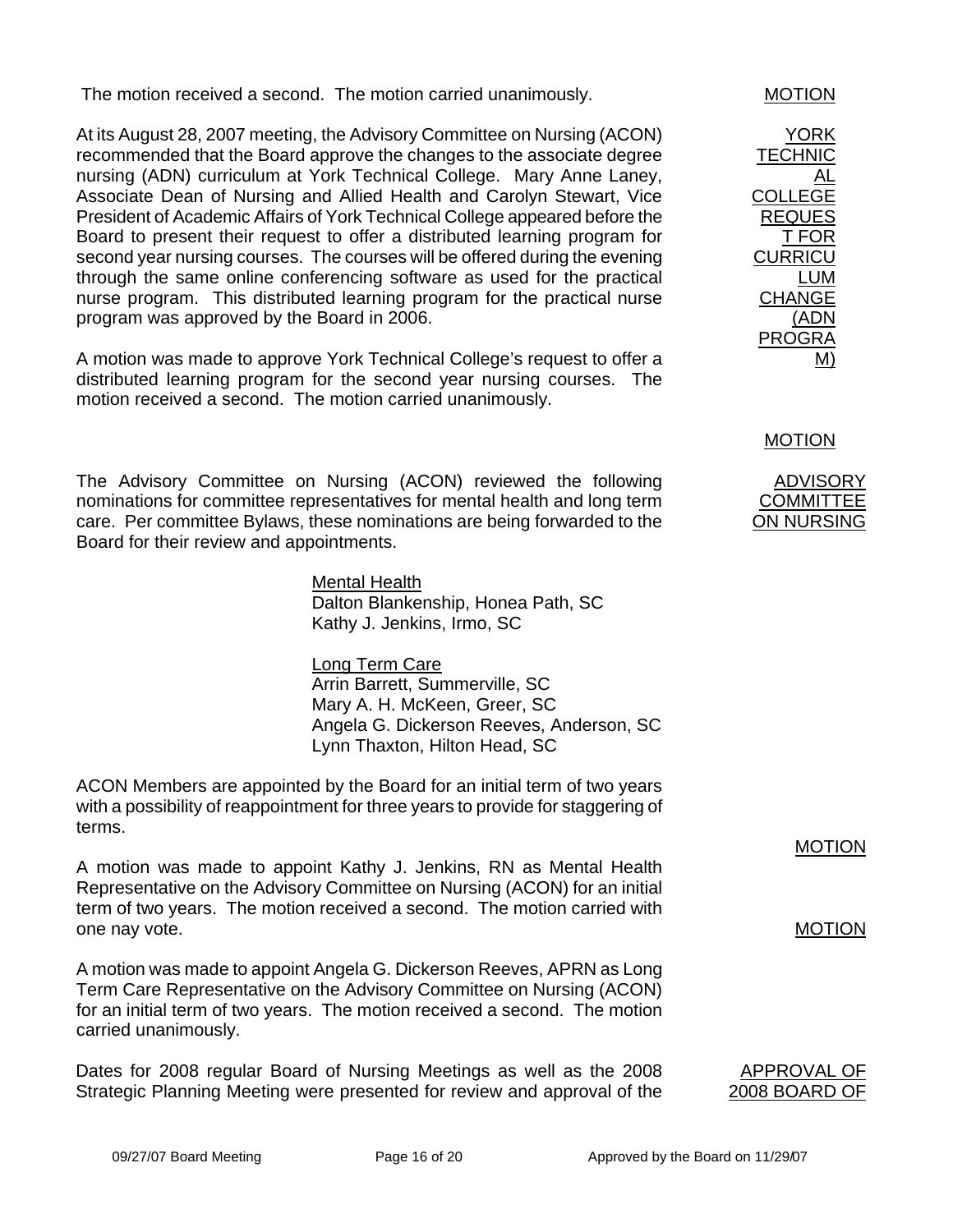Board. The 2008 dates for the Advanced Practice Committee (APC), Advisory Committee on Nursing (ACON), Nursing Practice and Standards Committee (NPSC) and National Council of State Boards of Nursing (NCSBN) meetings were provided to the Board as information.

> Board Meeting, January 24-25, 2008 Board Meeting, March 27-28, 2008 Board Strategic Planning Meeting, April 10, 2008 Board Meeting, May 15-16, 2008 Board Meeting, July 24-25, 2008 Board Meeting, September 25-26, 2008 Board Meeting, November 20-21, 2008

APC Meeting, February 1, 2008 APC Meeting, May 2, 2008 APC Meeting, August 1, 2008 APC Meeting, November 7, 2008

ACON Meeting, February 19, 2008 ACON Meeting, April 15, 2008 ACON Meeting, June 17, 2008 ACON Meeting, August 26, 2008 ACON Meeting, October 21, 2008 ACON Meeting, December 2, 2008

NPSC Meeting, February 21, 2008 NPSC Meeting, April 17, 2008 NPSC Meeting, June 19, 2008 NPSC Meeting, August 21, 2008 NPSC Meeting, October 16, 2008 NPSC Meeting, December 18, 2008

NCSBN Mid-Year Meeting, March 4-5, 2008, Chicago, IL NCSBN Annual Meeting, August 5-8, 2008, Nashville, TN

A motion was made to approve the Board of Nursing meeting dates as well as the strategic planning meeting date and that Board members will notify staff of their availability for the May 2008 meeting for possible change and to accept the 2008 meeting dates for the Advanced Practice Committee (APC), Advisory Committee on Nursing (ACON), Nursing Practice and Standards Committee (NPSC) and National Council of State Boards of Nursing (NCSBN) as information. The motion received a second. The motion carried unanimously.

Board members Sylvia Whiting, Rose Kearney-Nunnery, and Trey Pennington were chosen to serve on the 2008 Board of Nursing Officer Nominating Committee. Dr. Kearney-Nunnery and Mr. Pennington will be

NURSING MEETING DATES

MOTION

NOMINATION COMMITTEE-2008 BOARD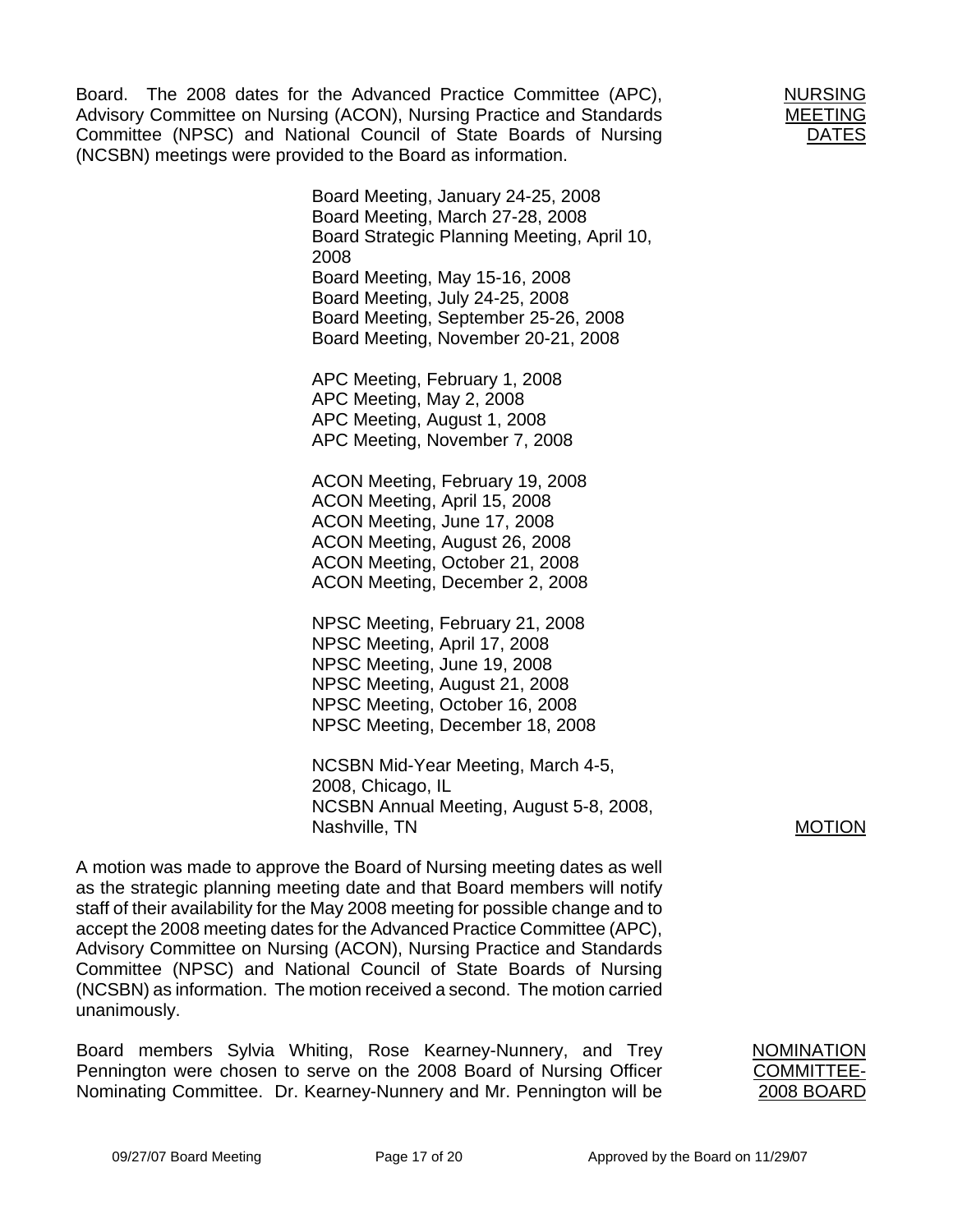contacted as to their ability to serve on this committee. The Nominating Committee will present a slate of 2008 officers for Board consideration and vote at the November 29-30, 2007 Board Meeting.

The Board reviewed items requiring action from the minutes of the Nursing Practice and Standards Committee (NPSC) as well as the Advanced Practice Committee (APC). NPSC / APC

At their July 5, 2007 meeting the Nursing Practice and Standards Committee (NPSC) reviewed the request and resume from Susan A. Smith, MN, RN to serve as Pediatric Representative on NPSC. Ms. Smith is a nurse consultant with the South Carolina Department of Health and Environmental Control (DHEC) in the Immunization Division of the Bureau of Drug Control. NPSC voted to forward the request to the Board with recommendation for appointment.

A motion was made to appoint Susan A. Smith, MN, RN as the Pediatric Representative on the Nursing Practice and Standards Committee (NPSC) with an initial term of two years. The motion received a second. The motion carried unanimously.

NPSC also received a request to include the Dermatology Nurse Certification in the list of accepted certifications on the Competency Requirement Criteria.

A motion was made to defer action on including the Dermatology Nurse Certification in the list of accepted certifications on the Competency Requirement Criteria and to request additional information for review. The motion received a second. The motion carried unanimously.

A motion was made to accept the Nursing Practice and Standards Committee (NPSC) minutes with the exception of Ketamine use as analgesia, regional anesthetic block, and request for an advisory opinion on advancing "scopes." The motion received a second. The motion carried unanimously.

At their August 3, 2007 meeting, the APC considered curriculum vitae for nurses interested in the APRN educator representative on the committee. Several were deleted because they either did not teach in South Carolina or they were not teaching APRNs at this time. The Committee considered Stephanie Davis and Stephanie Burgess for the position. The Committee recommended appointment of Stephanie Burgess for the APRN Educator Representative.

A motion was made to appoint of Stephanie Burgess as the APRN Educator Representative on the Advanced Practice Committee. The motion received a second. The motion carried unanimously.

The Board discussed the NPSC minutes. Minutes from the Advanced Practice Committee (APC), Advisory Committee on Nursing (ACON), Nursing

MOTION

**OFFICERS** 

MOTION

MOTION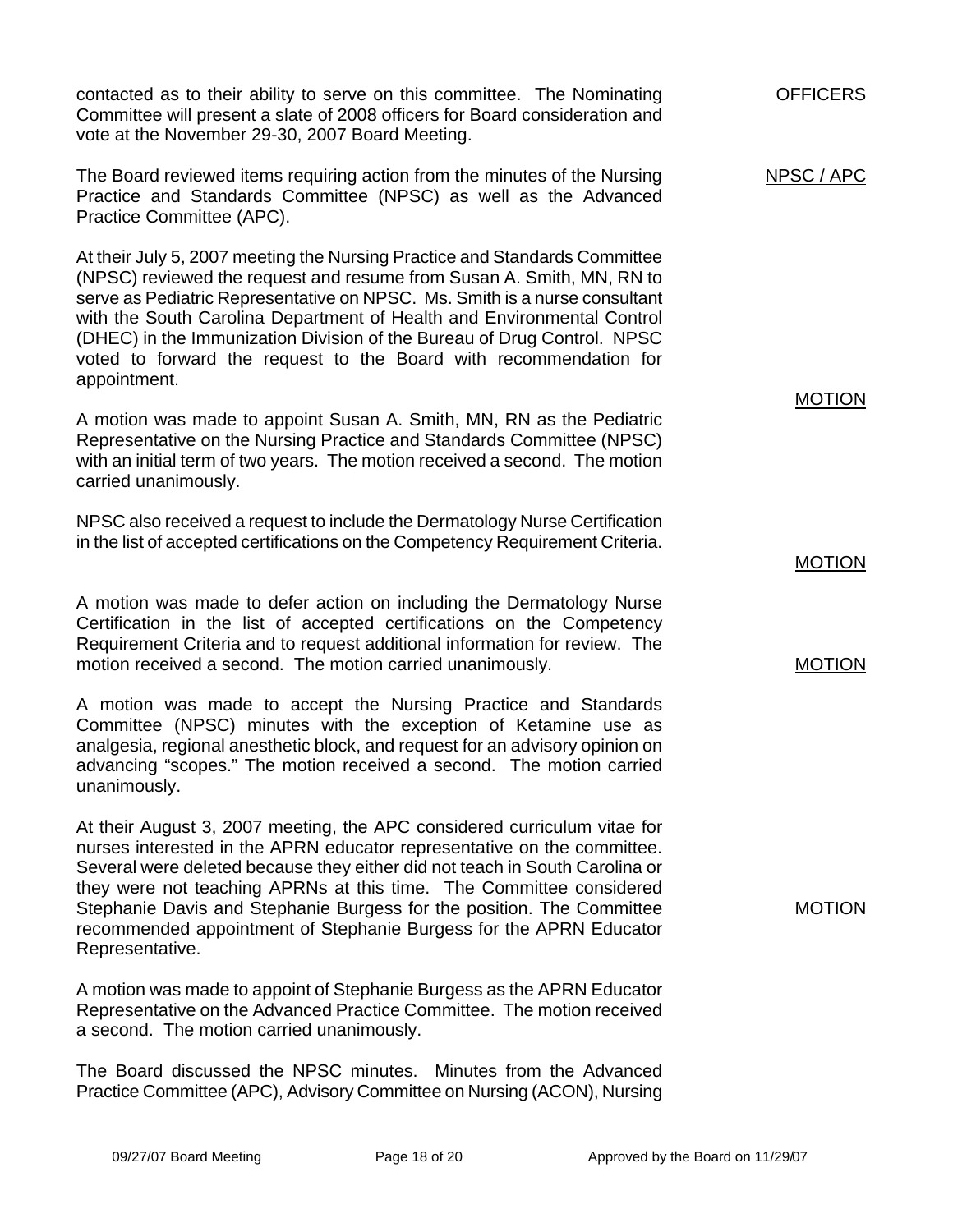Practice and Standards Committee (NPSC) are approved by that committee and provided to the Board. The Board may either accept the minutes or send them back to the committee for further review on particular issues. Committees submit suggestions or recommendations to the Board for their official approval. Because committees are extension of the Board, letters should not go out from any Board committee until approved by the Board.

The Board asked that research on all issues brought before the committees include information from other states and national standards. Those submitting questions or requests to the committees along with others who may be able to provide expertise or insights in the issue should be invited to the committee meeting when the issue is scheduled to be discussed. Careful consideration should be given to assure that the answers and recommendations to the Board are not just for a particular nurse or facility. The minutes should reflect the research used to make recommendations to the Board.

The Office of Investigations and Enforcement (OIE), Office of General Counsel (OGC) and Compliance/ Monitoring Section provided the Board with public and private consent agreements for their review and consideration. These consent agreements were signed by respondents in lieu of a disciplinary panel hearing. The Board may accept the agreements as presented, amend the agreement or turn down the agreement.

A motion was made to approve the Consent Agreements presented for Charlotte Leigh Adams, LPN; Michelle L. Banta, APRN; Katie Jean Bunch, RN; Jennifer G. Carter, RN; Faith M. Chappell, RN; Laura Lee Ciocca, RN; Marsha Kay W. Foster, RN; Ruth Lynn H. Funderburk; RN; Private agreement for Case # 2006-088*;* Kevin J. Lawrence, RN; Jennifer Paige Lewis, LPN; Private agreement for Case # 2004-242 & 2003-514*;* Private agreement for Case# 2007-108*;* Cheryl E Miller, RN; Private agreement for Case # 2006-122*;* Ricky Lee Neal, RN; Candice Nicole Parris, LPN; Private agreement for Case # 2006-247*;* Carolyn Y Tomlinson, LPN; Myla Nicole Turano, RN; Ashley Denice Turner, LPN; and Private agreement for Case # 2007-305.The motion received a second. The motion carried unanimously.

Ms. Martin recused herself in the case of Deborah Elaine Autry, RN.

A motion was made to send the public consent agreement for Deborah Elaine Autry, RN back for further investigation. The motion received a second. The motion carried with one recusal. A motion was made to approve the public consent agreement for Janet Crandell Burtt, RN but to add a \$150 civil penalty. The motion received a second. The motion carried unanimously. MOTION MOTION

A motion was made to approve the public consent agreement for Tammy C. McAbee, RN but to add a \$150 civil penalty. The motion received a second. The motion carried unanimously. MOTION

CONSENT AGREEMENT

MOTION

S